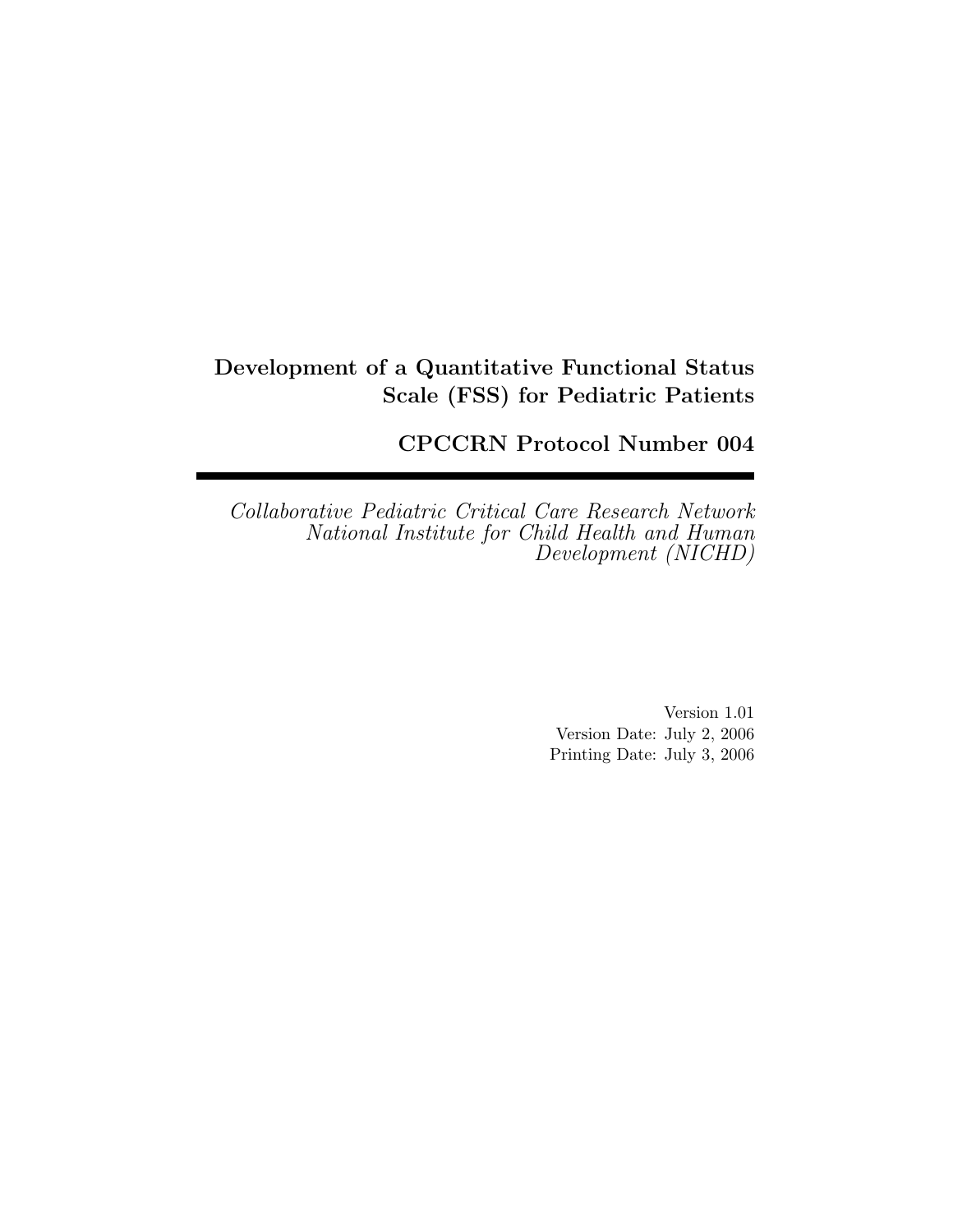This protocol is CPCCRN Protocol Number 004, and the lead CPCCRN investigator for this protocol is Murray M. Pollack, M.D., Children's National Medical Center.

The CPCCRN Clinical Centers are the Arkansas Children's Hospital, Children's Hospital of Pittsburgh, Children's National Medical Center, Children's Hospital of Los Angeles, Seattle Children's Hospital, and Children's Hospital of Michigan, and are supported by Cooperative Agreements U10-HD500009, U10-HD049983, U10- HD049981, U10-HD050012, U10-HD049945, and U10-HD050096, respectively, from the National Institute for Child Health and Human Development (NICHD).

This document was prepared by the CPCCRN Data Coordinating Center located at the University of Utah School of Medicine, Salt Lake City, Utah. The document was written and typeset using  $\mathbb{F}T\mathbb{F}X2_{\varepsilon}$ . The CPCCRN Data Coordinating Center at the University of Utah is supported by Cooperative Agreement U01-HD049934 from the National Institute for Child Health and Human Development (NICHD).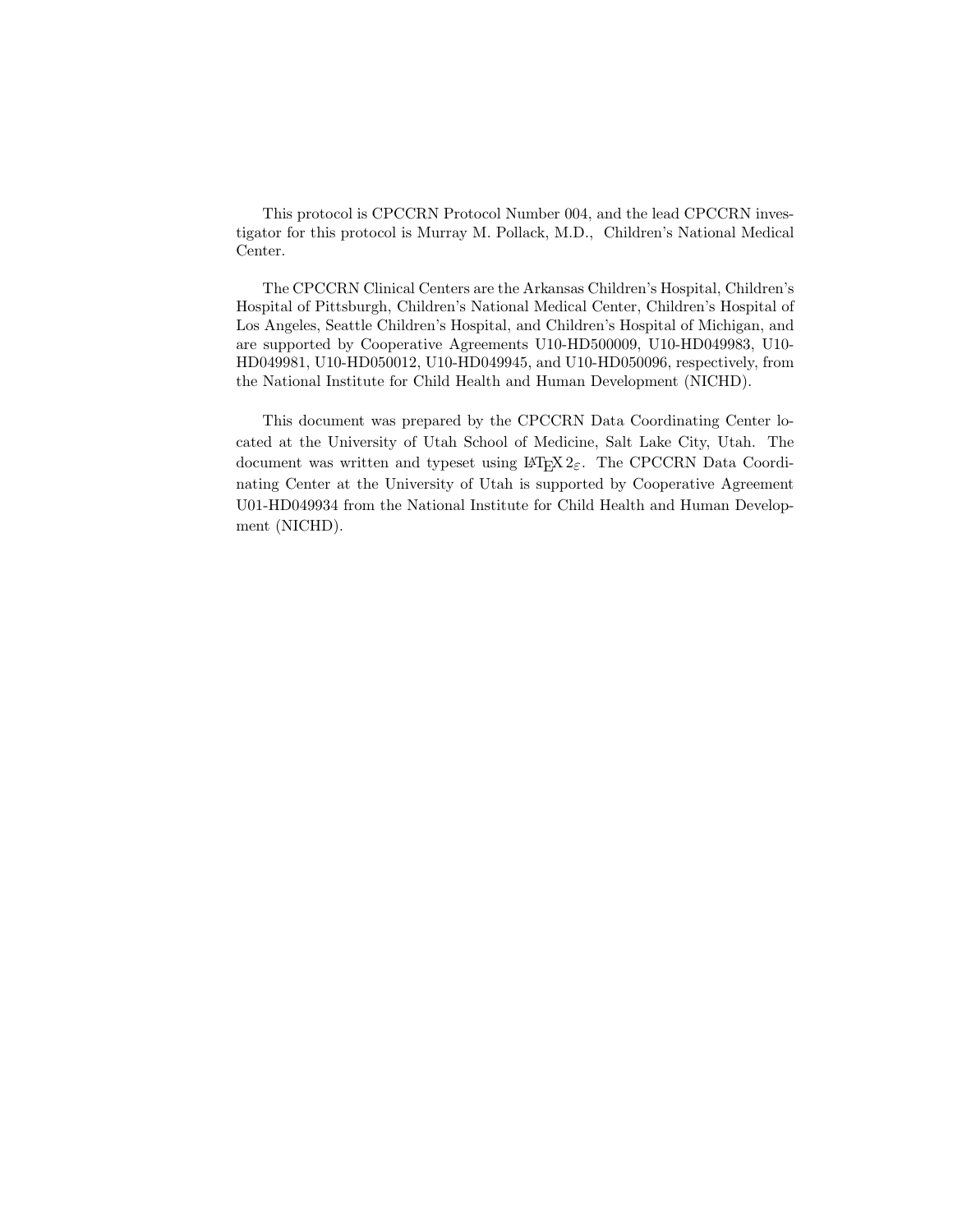## Contents

| 1        |                   | <b>Introduction and Purpose</b>                                                                                                                                                     | $\bf{5}$                                   |  |  |  |  |  |  |  |  |
|----------|-------------------|-------------------------------------------------------------------------------------------------------------------------------------------------------------------------------------|--------------------------------------------|--|--|--|--|--|--|--|--|
| $\bf{2}$ | 2.1<br>2.2<br>2.3 | <b>Background and Significance</b><br>Adaptive Behavior and Activities of Daily Living<br>Pediatric Performance Category Scales<br>Adaptive Behavior Assessment System II (ABAS II) | $\overline{5}$<br>6<br>6<br>$\overline{7}$ |  |  |  |  |  |  |  |  |
| 3        |                   | <b>Preliminary Studies</b>                                                                                                                                                          |                                            |  |  |  |  |  |  |  |  |
|          | 3.1               | Adaptive Behavior Measurement after PICU Illness                                                                                                                                    | 8                                          |  |  |  |  |  |  |  |  |
|          | $3.2\,$           |                                                                                                                                                                                     | 8                                          |  |  |  |  |  |  |  |  |
| 4        |                   | Methods                                                                                                                                                                             | 11                                         |  |  |  |  |  |  |  |  |
|          | 4.1               | Assessment of Adaptive Behavior                                                                                                                                                     | 11                                         |  |  |  |  |  |  |  |  |
|          | 4.2               | Functional Status Scale (FSS)                                                                                                                                                       | 11                                         |  |  |  |  |  |  |  |  |
|          | 4.3               | Patient Sample Selection and Accrual Timeline                                                                                                                                       | 17                                         |  |  |  |  |  |  |  |  |
|          | 4.4               | Core Data Set<br><u>. A series and a series and a series and a series and</u>                                                                                                       | 18                                         |  |  |  |  |  |  |  |  |
|          | 4.5               | Data Collection Training and Reliability                                                                                                                                            | 21                                         |  |  |  |  |  |  |  |  |
|          |                   | Functional Status Scale (FSS)<br>4.5.1                                                                                                                                              | 21                                         |  |  |  |  |  |  |  |  |
|          |                   | 4.5.2                                                                                                                                                                               | 22                                         |  |  |  |  |  |  |  |  |
|          |                   | 4.5.3                                                                                                                                                                               | 23                                         |  |  |  |  |  |  |  |  |
|          | 4.6               | <b>Statistics</b>                                                                                                                                                                   | 23                                         |  |  |  |  |  |  |  |  |
|          |                   | 4.6.1                                                                                                                                                                               | 23                                         |  |  |  |  |  |  |  |  |
|          |                   | 4.6.2                                                                                                                                                                               | 24                                         |  |  |  |  |  |  |  |  |
|          |                   | 4.6.3                                                                                                                                                                               | 25                                         |  |  |  |  |  |  |  |  |
|          |                   | 4.6.4<br>Sample Size Considerations                                                                                                                                                 | 25                                         |  |  |  |  |  |  |  |  |
| 5        |                   | <b>Human Subjects Protection</b>                                                                                                                                                    | 26                                         |  |  |  |  |  |  |  |  |
|          | 5.1               |                                                                                                                                                                                     | 26                                         |  |  |  |  |  |  |  |  |
|          | 5.2               |                                                                                                                                                                                     | 26                                         |  |  |  |  |  |  |  |  |
|          | 5.3               | Data Security                                                                                                                                                                       | 27                                         |  |  |  |  |  |  |  |  |
|          | 5.4               |                                                                                                                                                                                     | 28                                         |  |  |  |  |  |  |  |  |
|          | 5.5               | Health Insurance Portability and Accountability Act                                                                                                                                 | 28                                         |  |  |  |  |  |  |  |  |
| 6        |                   | References                                                                                                                                                                          | 29                                         |  |  |  |  |  |  |  |  |
|          |                   | A FSS Domain Cell Definitions                                                                                                                                                       | 31                                         |  |  |  |  |  |  |  |  |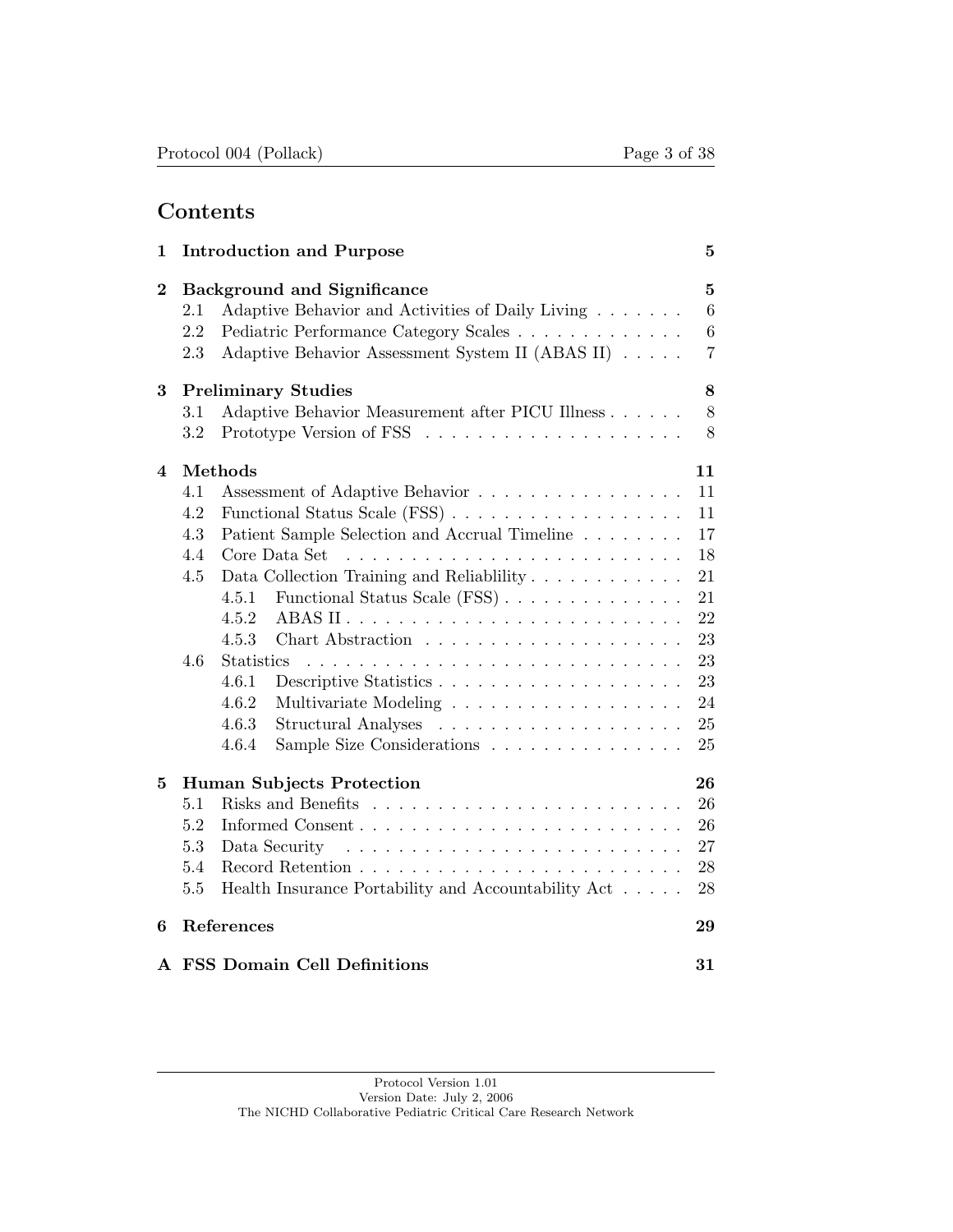## List of Tables

| 2 Inter-rater Agreement Statistics 14       |  |
|---------------------------------------------|--|
| 3 Current Functional Status Scale (FSS)  16 |  |

# List of Figures

| 1 Initial FSS Correlation Over 1 Year  12  |  |
|--------------------------------------------|--|
| 2 Initial FSS Correlation Under 1 Year  13 |  |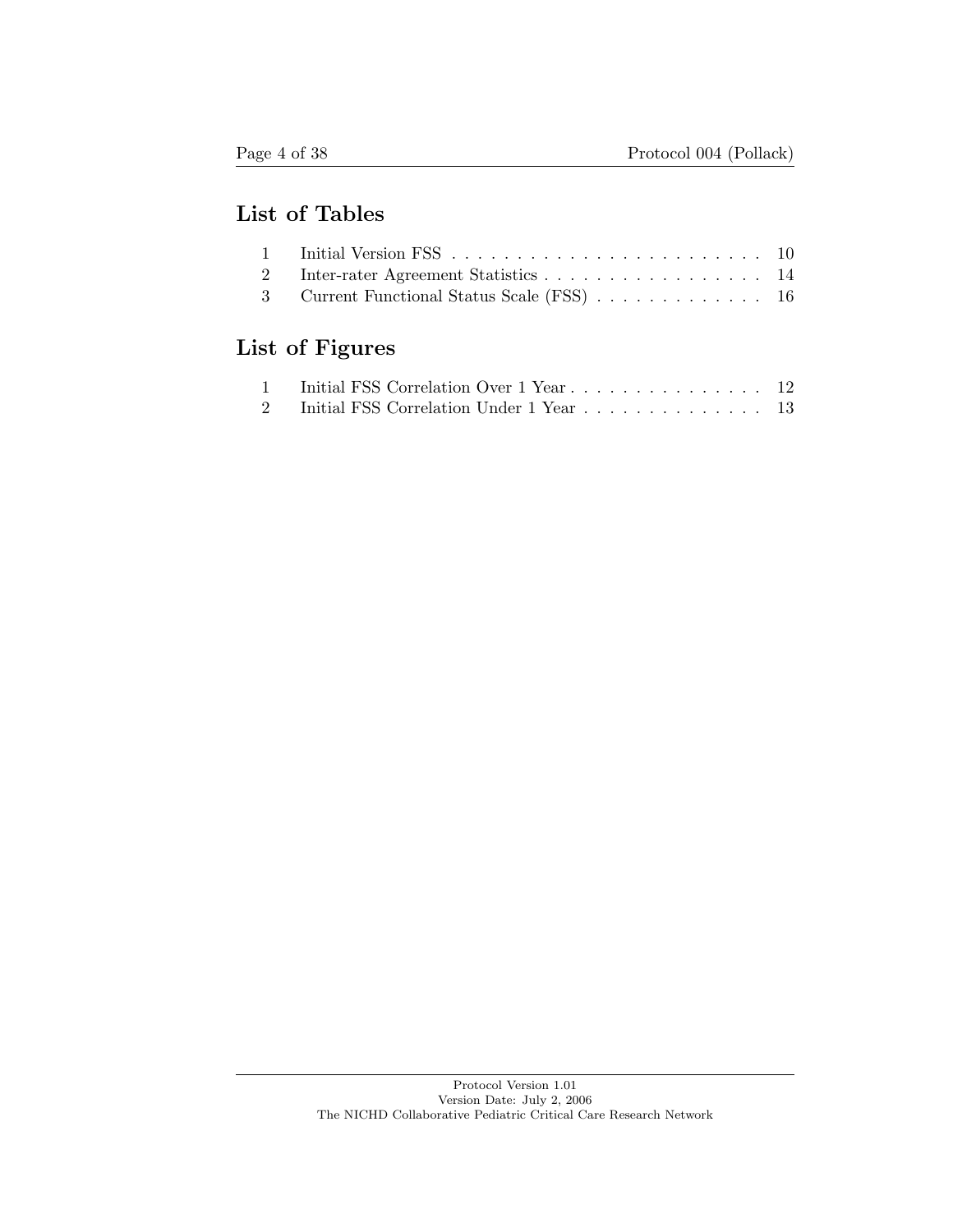## 1 Introduction and Purpose

Severity of illness may be considered a continuous variable with extremes of outcomes (survival, death) occurring at low and high values. This concept of severity of illness has been exceptionally productive in pediatric, neonatal and adult intensive care with scores such as PRISM, SNAP, APACHE, and others. Despite wide variability in PICUs, this current concept of severity of illness measurement has enabled investigators to successfully adjust mortality rates for the severity differences of different populations. These methods have found widespread applicability in general risk adjustment, quantitative quality assessment, and cost and containment studies.

Intermediate outcomes associated with physiologic status (e.g. compromised functional status) may occur between the extremes of survival and death. A major challenge of Pediatric Critical Care, and Pediatrics in general is to develop an ability/disability outcome measure that is well defined, unambiguous, quantitative, sufficiently rapid and reliable to use in largescale studies, minimally dependent on subjective assessments, and available to the full age spectrum seen in hospitalized patients, especially PICUs. The need for this methodology is especially pertinent for large outcome studies. Current scales available for children are either (a) time consuming to conduct (i.e. Vineland, Bayley), (b) not available for all children in the ICU (i.e. WeeFim), or simply require too much subjective assessment and future projection by raters (Pediatric Cerebral and Overall Performance Scales). *The aim of this research is to develop and validate a rapid and reliable measure of functional status, the Functional Status Scale (FSS), that will be applicable to the full age group of pediatric patients.*

## 2 Background and Significance

Measuring functional status and outcomes in infants and children requires a firm understanding of the type of functioning that is being assessed. For example, intelligence scales are inadequate for assessing many children with severe, non-cognitive dysfunction.<sup>1</sup> Activities of daily living are an appealing way to characterize functioning, disability, and dependency and have been very successful in adult studies.<sup>2</sup> Unfortunately, adult outcome scales have not been validated in children, have poor validation data, or do not account for the natural dependence of infants and children. Also, adult scales do not reflect developmental changes during infancy, childhood and adolescence. Therefore, instruments such as the Glasgow Outcome Scale<sup>3</sup> (GOS), Func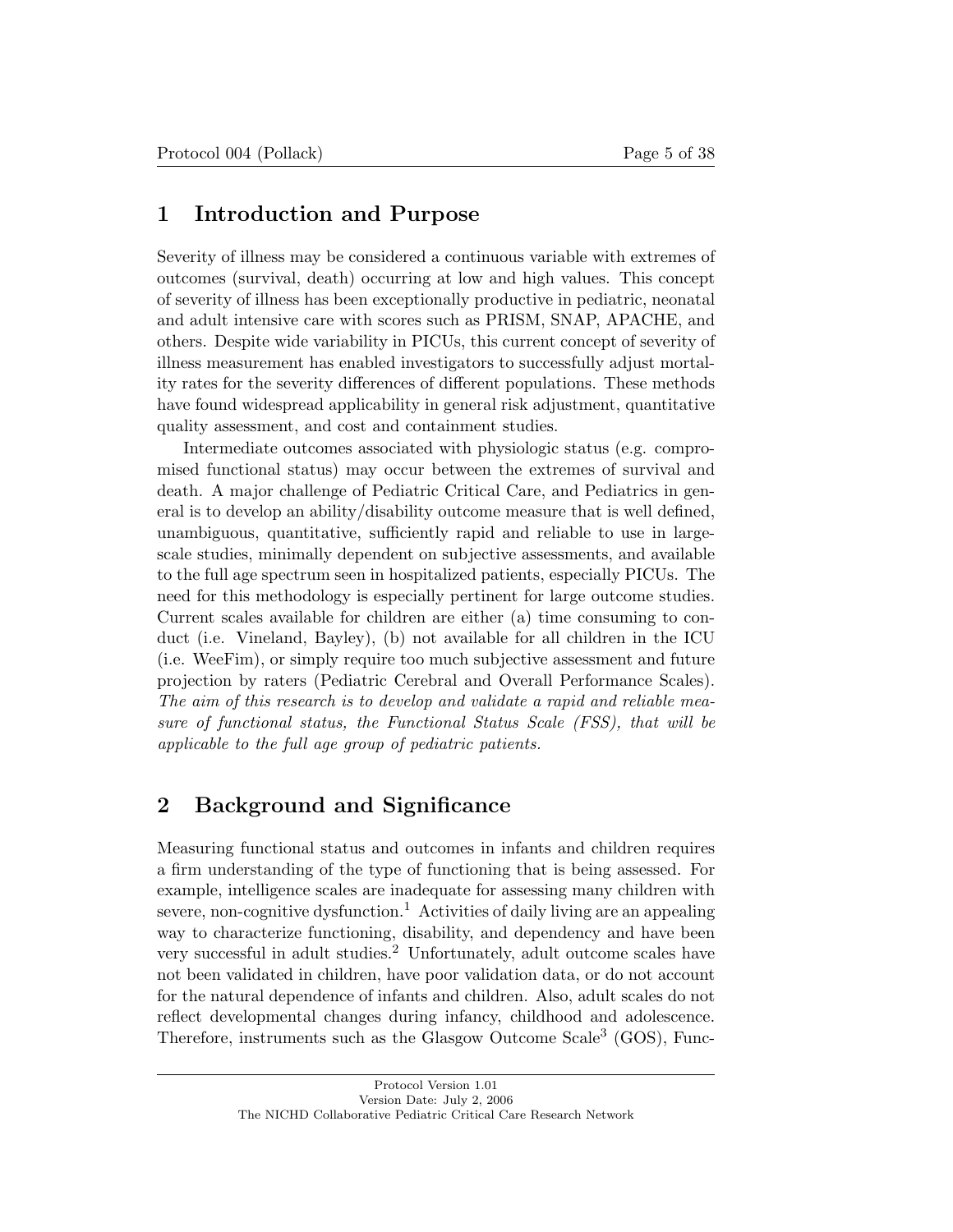tional Independence Measure<sup>4</sup> (FIM), the Level of Cognitive Functioning Scale<sup>5</sup> (Los Ranchos Los Amigos Scale), and Rappaport's Disability Rating Scale<sup>5</sup> are not suitable for routine use in PICUs.

## 2.1 Adaptive Behavior and Activities of Daily Living

Adaptive behavior is a conceptually appealing way to make the adult concepts of disability and dependency relevant in infants and children. Adaptive behavior approximates activities of daily living with a wide overlap in the skill sets identified by both. For example, activities of daily living generally consist of personal self-care (feeding oneself, bathing, toileting), mobility (movement from bed to a standing position or to a chair, walking with or without assistance, or using a wheelchair) and continence (urine, feces). Adaptive skills are comprised of a range of skills that encompass both personal independence and social responsibility. These skills are needed to meet the daily demands and expectations of the environment including eating, dressing, expressing needs, communicating, behavior control, and more advanced skills including managing money, following a schedule, and practicing safety. Recently, the American Association of Mental Retardation (AAMR) recommended that adaptive skills be documented in the context of community and cultural environments typical of the person's age peers and tied to the person's individual need for support.<sup>6</sup> In the context of this study, the community and cultural environment that we wish to document is limited specifically to a hospital environment. *Specifically, we are interested in documenting the (often rapidly) changing adaptive behavior skill sets during critical illness and recovery.*

This study will compare an adaptive behavior scale and the Functional Status Scale (FSS) to establish criterion validity for the FSS. In initial studies conducted at Children's National Medical Center, the Vineland Adaptive Behavior Scales (VABS) were used (Section 3 on page 8). The VABS are frequently used in research, diagnostic evaluations, treatment planning, and long-term follow-up, and are often considered the gold standard for measuring activities of adaptive skills in children.<sup> $7-9$ </sup> Unfortunately, the VABS are administered as an interview requiring considerable skill and time.

## 2.2 Pediatric Performance Category Scales

Two instruments that are frequently used for outcome assessment in pediatric critical care are the Pediatric Cerebral Performance Category (PCPC) and Pediatric Outcome Performance Category (POPC) Scales.<sup>10, 11</sup> The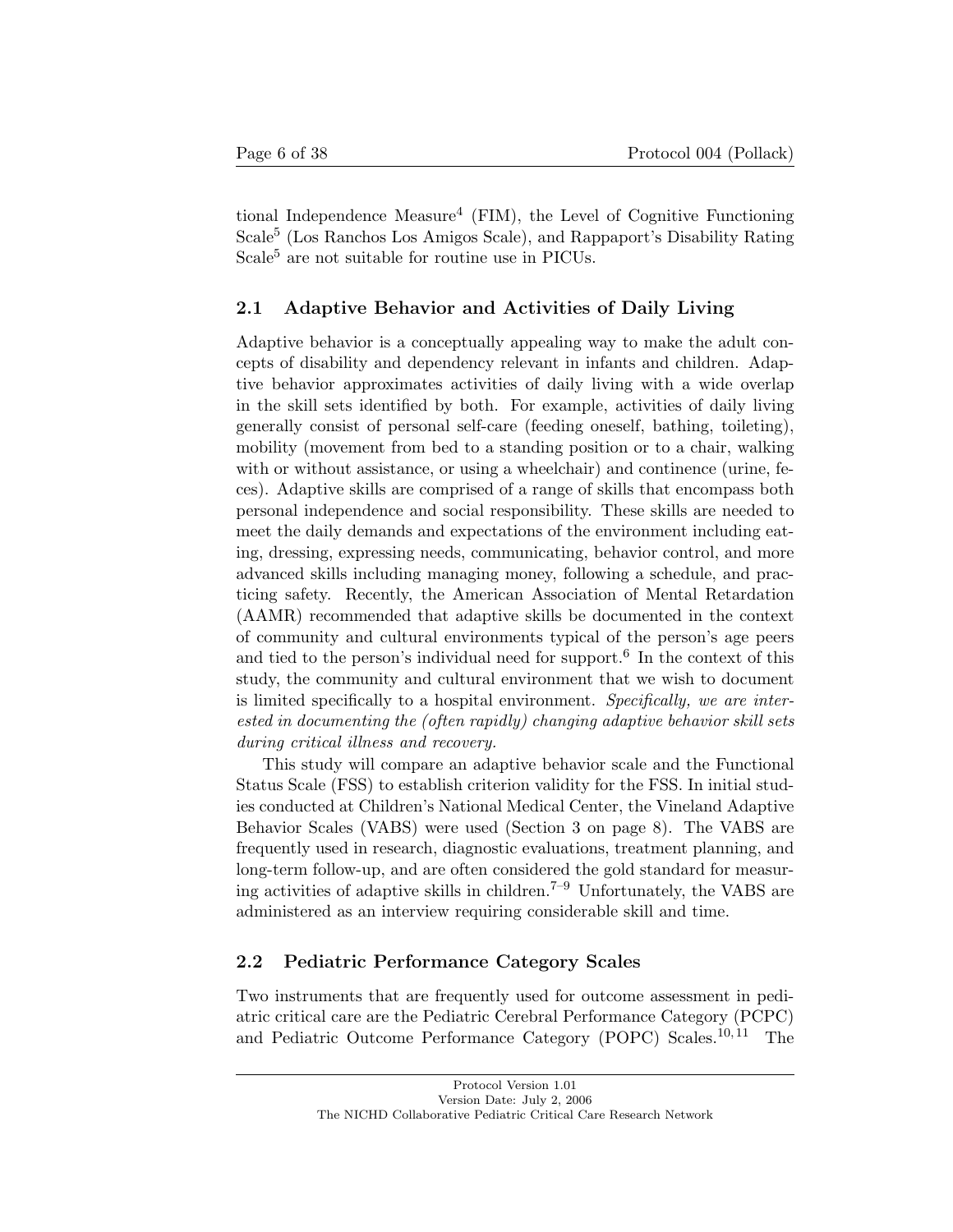PCPC and POPC are pediatric modifications of the Glasgow Outcome Scales. While validation studies have demonstrated statistical difference between the PCPC and POPC categories when correlated with Stanford-Binet, Bayley, and VABS scores,<sup>12</sup> there is overlap between the categories. Classification by raters requires substantial projection. Consideration of NG tubes, gastrostomies, technology dependence, specific motor findings, objective functional aids, medical equipment, etc. are not specifically assessed. In previous efforts to use the PCPC and POPC Scales, very large sample sizes were required; in addition, models have not been developed to adjust the PCPC and POPC scores for improved performance.

#### 2.3 Adaptive Behavior Assessment System II (ABAS II)

In this study, the Adaptive Behavior Assessment System II (ABAS II) will be used to measure adaptive behavior. ABAS II was developed by Patti L. Harrison and Thomas Oakland. <sup>13</sup> The test has the major advantage of being administered as a questionnaire to caregivers. This eliminates the need for an interview conducted by a highly trained interviewer (required for VABS). There are other advantages to using the ABAS II. First, the primary interest group for score use is children with difficulties. Second, the respondents may be primary care providers other than parents. Third, if the person being evaluated has never had the opportunity to complete a task, the respondent is instructed to estimate or guess (e.g. would the person be able to perform that activity or behavior if given the opportunity?). Unlike other adaptive behavior interviews or questionnaires, these guesses are tabulated for each skill area.

The skill areas in the ABAS II are: Communication, Community Use, Functional / Pre–Functional Academics, Home/School Living, Health and Safety, Leisure, Self-Care, Self-Direction, Social, and Motor (less than 6 years) or Work (6 years or older). Many of these areas are not relevant to the hospitalized child and many are not assessed in children under 1 year of age. We will omit skill areas that are not administered to children less than 1 year (Community Use, Pre–Functional Academics, Home Living) and those not relevant to assessing adaptive behavior in the hospitalized child, by reviewing the individual questions within each of the skill areas. The following skill areas of the ABAS II are most relevant to hospitalized children (e.g. most if not all of the questions in the section are relevant to the hospitalized child): Communication, Health and Safety, Leisure, Self-care, Self-Direction, Social and Motor (less than 6 years). Although the ABAS II was developed for use in individuals, our purpose is to correlate it to the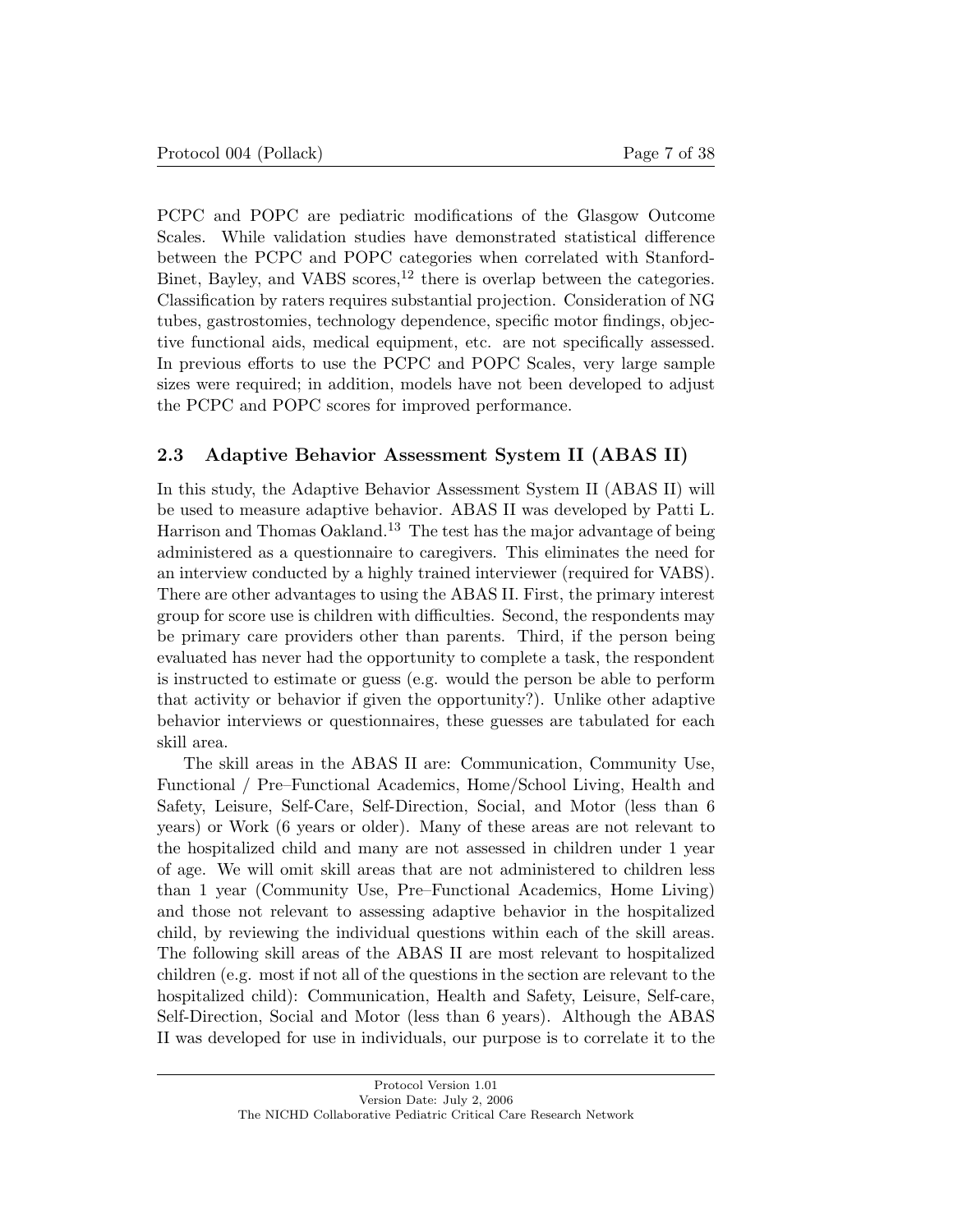more parsimonious Functional Status Scale (FSS).

## 3 Preliminary Studies

## 3.1 Adaptive Behavior Measurement after PICU Illness

Results of pilot studies conducted by Dr. Jane Ball and colleagues at Children's National Medical Center support the utility of using adaptive behavior as a measure of functional status in this population. In 92 children assessed following head trauma, the average composite VABS score was 1 standard deviation below the population mean, and 16.5% of these children had VABS scores more than 2 standard deviations below the population mean (indicating severe disability). These studies demonstrated that assessment of adaptive behavior can detect expected functional status changes associated with ICU illness. Unfortunately, the VABS routinely required up to 60 minutes to complete in this setting, and 30 minutes to score. This limits the ability to use VABS for large-scale followup studies of PICU patients.

## 3.2 Prototype Version of FSS

The initial version of the FSS was developed in 1995, to provide the following characteristics of a rapid and reliable assessment of functional status:

- Reflective of the patients' adaptive behavior and need for aid and support.
- Easily obtainable from the patient's chart or discussion with caregivers.
- Easy to perform, requiring less than 5 minutes to complete.
- Reproducibility across raters.
- Required simple description and rater training.
- Generalizable beyond the ICU or hospital.

Based on thorough review of the full spectrum of pediatric instruments and descriptive scales, ten domains were defined to describe behavior, function and dependency. Mutually exclusive ordinal categories, ranging from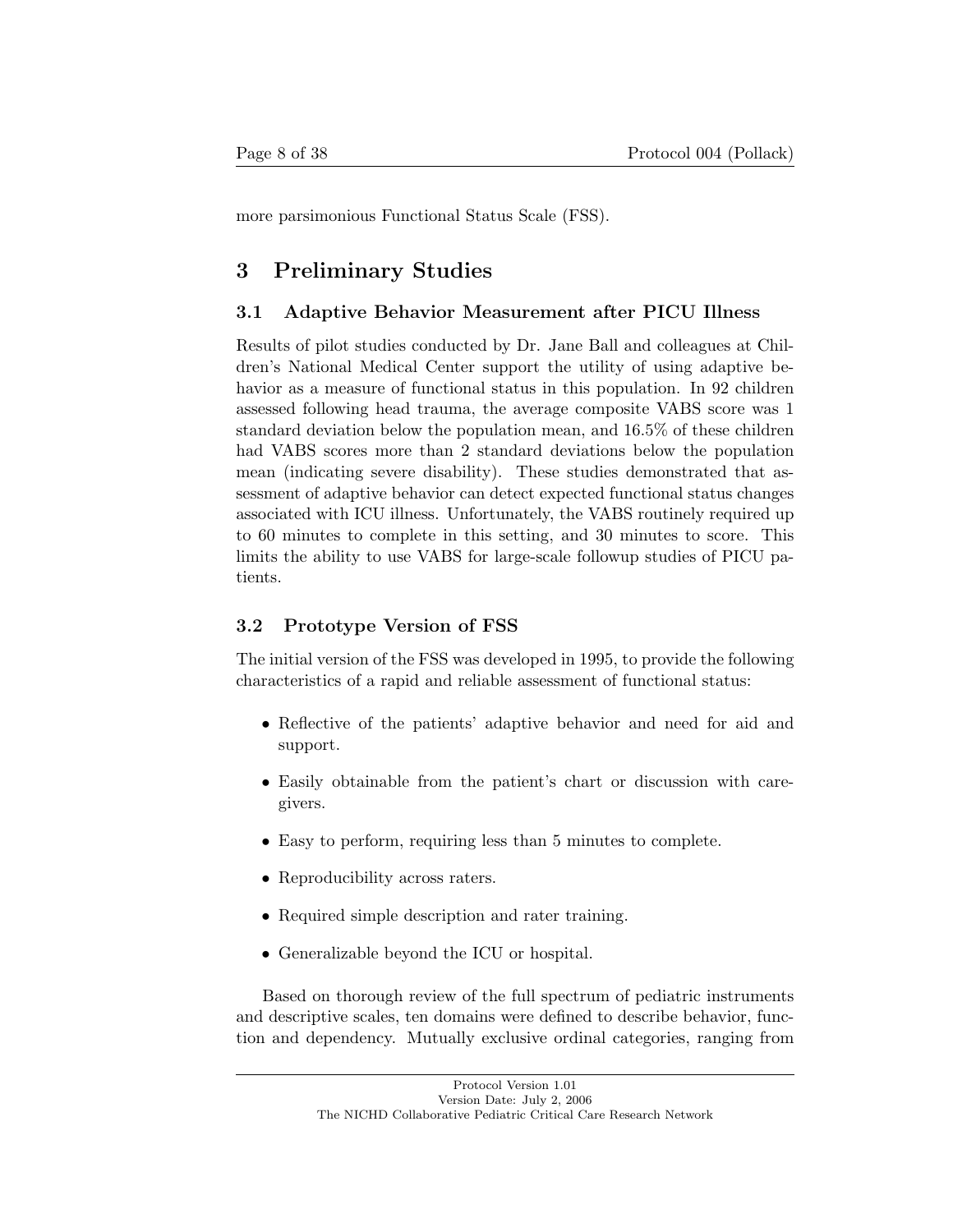normal to severe dysfunction, were defined. The number of categories or levels of dysfunction in each domain was intentionally minimized  $(< 6)$ . The initial FSS is shown in Table 1 on the next page.

The initial FSS was correlated with the Vineland Adaptive Behavior Scale (VABS), discussed in Section 2 on page 5. At the time of these preliminary studies, the VABS was the most relevant functional status test available for children. Children who had been PICU patients were studied within a day prior to anticipated hospital discharge. The VABS was assessed by a trained professional, who interviewed the primary care nurse for the child. The primary care nurse was assumed to be the best observer for functional status performance contemporary to the test administration. A research assistant obtained the FSS within the same time period.

In these studies, initial sensitivity analysis showed substantial potential for the FSS to classify severe dysfunctional states. Children with severe dysfunction (as demonstrated by VABS < 55) were correctly classified with an FSS cutoff of 3 (correct classification 0.951), with a sensitivity of 0.944, and specificity of 0.954.

Recognizing that the sample size  $(n=100)$  was insufficient for statistical inference, exploratory multiple regression analyses were conducted to estimate VABS values from the ten FSS domain scores and age of the patient. For children  $> 1$  year of age, the resulting model had an  $R<sup>2</sup>$  of 0.54, while for younger patients,  $\mathbb{R}^2$  was 0.67.

Separate regression models were then constructed to develop weight of importance for each domain cell. Dummy variables were created for each FSS domain, and the regression coefficient then represented the relative severity of each level within the domain. Following these analyses, the point values of each cell were derived; the values range from 0 to 47. These are the numbers shown in bold text in Table 1 on the next page. Using these relative severity scores, the regression models improved to an  $\mathbb{R}^2$  of 0.57 in those  $> 1$  year (Figure 1 on page 12) and  $\mathbb{R}^2$  of 0.71 for those  $< 1$  year (Figure 2 on page 13). These figures demonstrate the potential for the FSS to be used to assess adaptive behavior.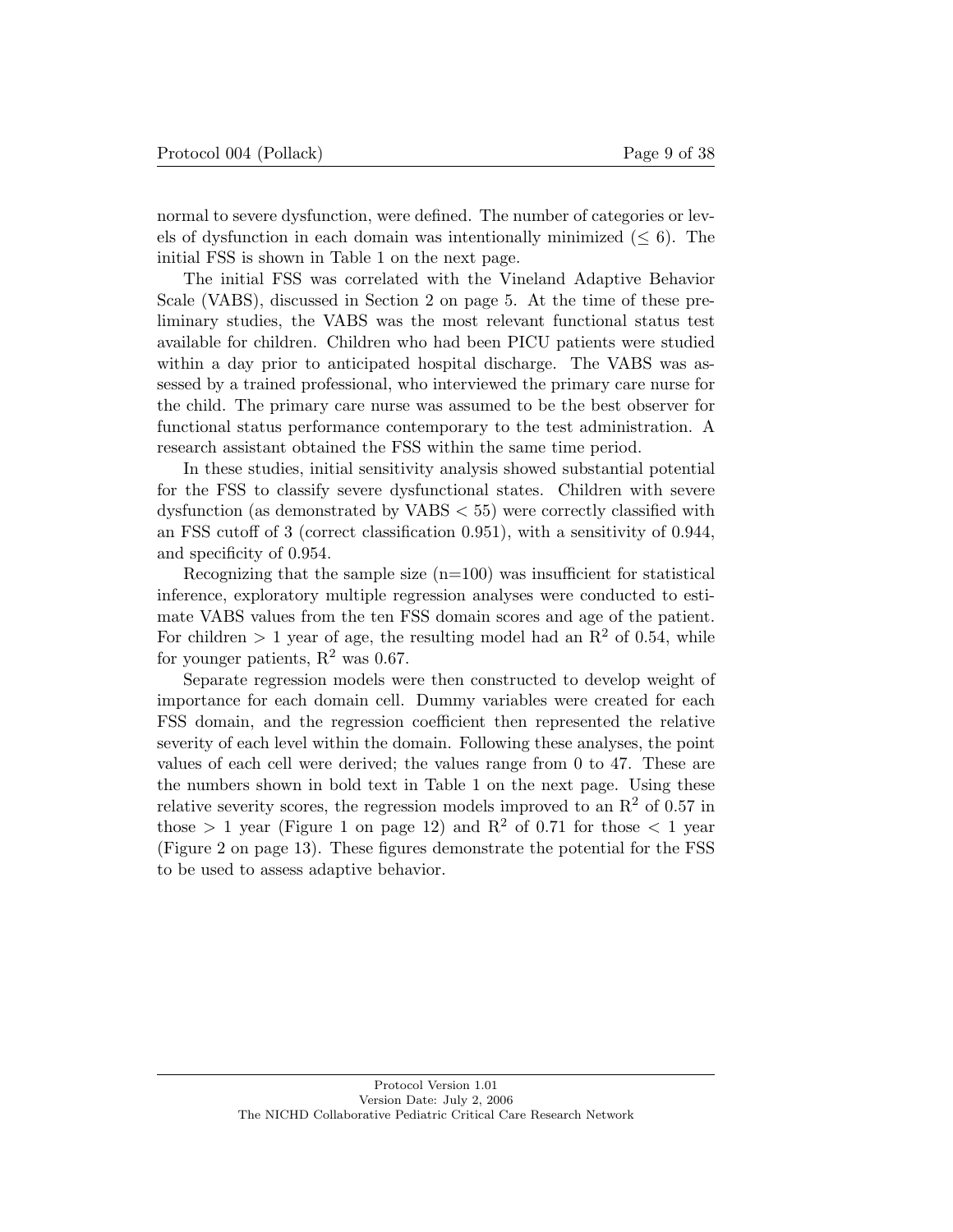| Page $10$ of 38<br>Protocol 004 (Pollack) |                    |                |                |          |                                                                  |                                                    |                      |                   |                                 |                  |                                    |                             |                |              |                                                                                         |                                 |                                |               |                    |                                                                    |
|-------------------------------------------|--------------------|----------------|----------------|----------|------------------------------------------------------------------|----------------------------------------------------|----------------------|-------------------|---------------------------------|------------------|------------------------------------|-----------------------------|----------------|--------------|-----------------------------------------------------------------------------------------|---------------------------------|--------------------------------|---------------|--------------------|--------------------------------------------------------------------|
| Coma                                      | Vegetative<br>(41) | No response    |                |          | Flaccid (47)                                                     |                                                    |                      |                   |                                 |                  |                                    |                             | Ventilator (5) | No response  | to touch $(44)$                                                                         |                                 |                                |               |                    |                                                                    |
|                                           |                    | Hearing or     |                | (29)     | Decerebrate                                                      |                                                    | Frequent             | seziures (46)     | Impaired head                   | control(38)      | All IV $(38)$                      |                             |                |              | (24)                                                                                    | No vocal                        | communication<br>(39)          | No change in  | expression<br>(37) |                                                                    |
| Stuporous                                 | (33)               | Chronic pain,  | $meds <$ daily |          | Decorticate                                                      | (40)                                               | Involuntary          | predominant       | 4 limbs                         | impared (30)     |                                    |                             | CPAP(5)        |              |                                                                                         | Tracheostomy                    |                                |               |                    | COLL C                                                             |
| Developmental                             | Delay              | Hearing or     |                | (29)     | Arching,                                                         |                                                    | Encephalopathy       |                   | 3 limbs                         | impared (30)     |                                    | NG/NJ/GT<br>(38)            |                | Intermittent | ${\rm e} {\rm y} {\rm e}$ contact<br>$\left( \begin{matrix} 0 \ 1 \end{matrix} \right)$ |                                 |                                | No body       |                    | i<br><br>                                                          |
|                                           |                    | Chronic pain,  | $meds <$ daily |          |                                                                  | $\left( \begin{matrix} 0 \ 1 \end{matrix} \right)$ | Motor delay          | $\left(30\right)$ | 2 limbs                         | impaired<br>(30) |                                    |                             | Oxygen $(5)$   |              |                                                                                         | Alteration in                   | expressive<br>language<br>(28) |               |                    |                                                                    |
|                                           | irritable(16)      | Question of    | sensory        | loss(17) | Stiffness $(16)$                                                 |                                                    | Jittery, shake       | tremulous $(7)$   | 1 limb                          | impaired (1)     | $PO + caloric$                     | supplement<br>$\widehat{A}$ |                |              | contact (2)                                                                             |                                 |                                | Indications   |                    | 医阿里氏试验检胆囊 医阿里氏试验检胆囊                                                |
| Awake, aware                              |                    | Intact         |                | vision   | Normal tone,                                                     | posture                                            | Head contro          | limb              | No limb                         | impaired         | All PO                             |                             | Room air       | Responds to  | solicitation<br>$\rm social$                                                            | Non-crying                      | vocalizations                  | Face          | gestures<br>needs  |                                                                    |
| Mental Status                             |                    | Sensory Status |                |          | Posture/Tone                                                     |                                                    | Gross Motor          | Movement          | Physical                        | Impairment       | $\mathop{\rm Functional}\nolimits$ | Feeder                      | Respiratory    | Social       | Responsivity                                                                            | Communication                   | Vocal                          | Communication |                    |                                                                    |
|                                           |                    | Lethargic,     |                |          | to pain $(44)$<br>vision impaired<br>vision impaired<br>hearing, |                                                    | (47)<br>Floppy, weak | posturing (23)    | Cerebral Palsy<br>and voluntary | (30)<br>(30)     |                                    |                             | $No$ PO        |              | Status                                                                                  | No eye contact<br>Maintains eye |                                | $\mathbf{e}$  |                    | facial<br>language (30)<br>suspect(30)<br>expressive:<br>Non-Vocal |

Protocol Version 1.01 Version Date: July 2, 2006 The NICHD Collaborative Pediatric Critical Care Research Network Table 1: Initial Versio n of  $\rm Functional$ Status Scale (FSS)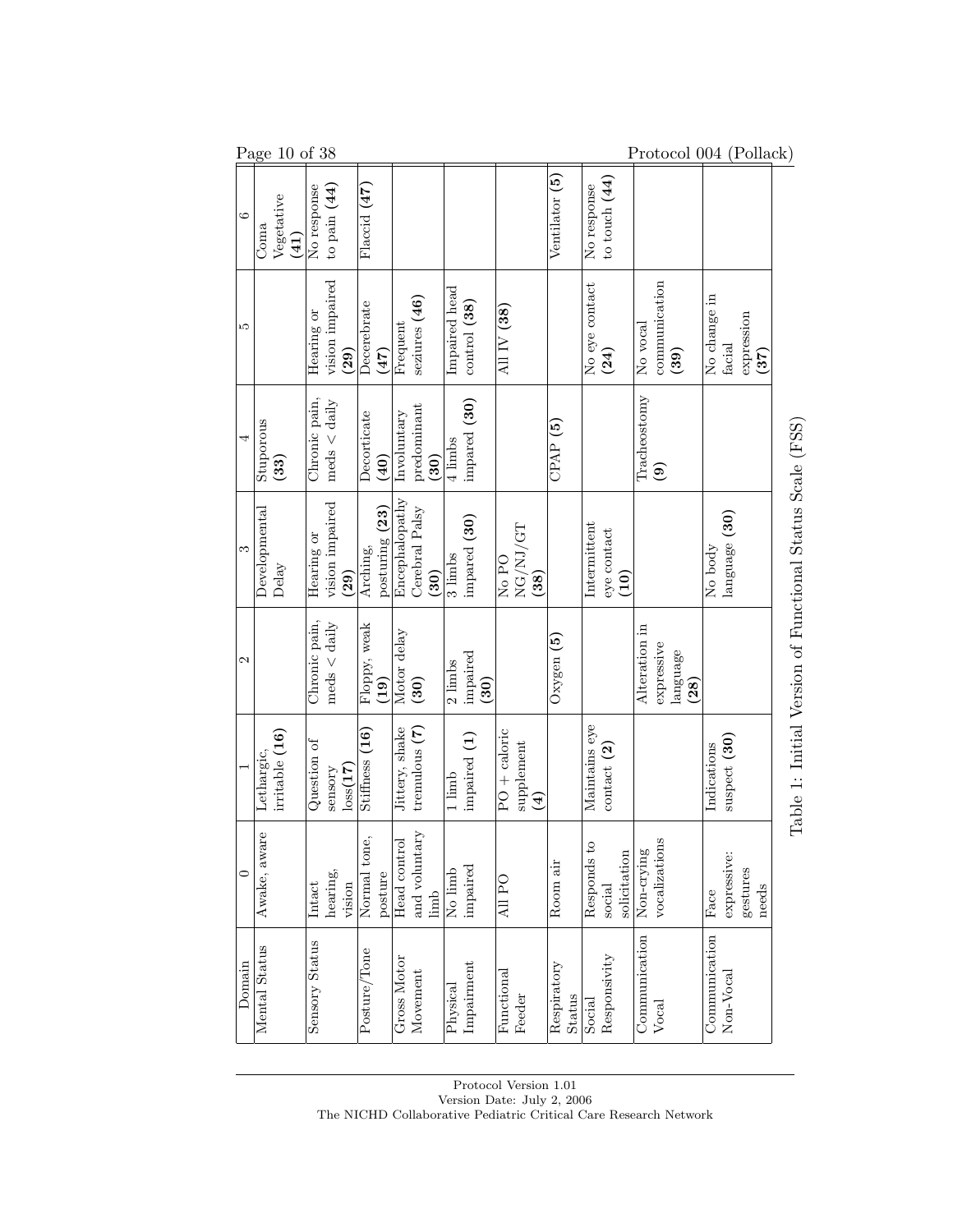Inter-rater results (20 patients) were done by two raters at the highest standard  $-$  exact entry  $-$  rather than the often-used standard of measurements differing by one level as being equivalent. Of the 200 possible measurements (20 patients x 10 domains), 171 were identical. Of the 29 differing entries, 17 differed by only one level. In one domain there was perfect agreement. In all others, the agreement was statistically significantly greater than expected by chance, although not perfect. Table 2 on page 14 shows the  $\kappa$  analysis performed on each domain. These results indicate that most of the domains performed very well, while some domains will require better definition and careful training for research personnel performing the FSS evaluation.

## 4 Methods

## 4.1 Assessment of Adaptive Behavior

The Adaptive Behavior Assessment System II (ABAS II) will be used to measure adaptive behavior. The test has the major advantage of being administered as a questionnaire to caregivers, not an interview that requires a very skilled interviewer as required by the VABS. The skill areas in the ABAS II are: Communication, Community Use, Functional / Pre–Functional Academics, Home/School Living, Health and Safety, Leisure, Self-Care, Self-Direction, Social, and Motor (less than 6 years) or Work (6 years or older). Many of these areas are not relevant to the hospitalized child and many are not assessed in children less than 1 year of age. We will eliminate those skill areas that are not administered to children less than 1 year (Community Use, Pre–Functional Academics, Home Living) and those not relevant to assessing adaptive behavior in the hospitalized child by reviewing the individual questions within each of the skill areas.

## 4.2 Functional Status Scale (FSS)

The assignment of relative point values suggested the potential to collapse dysfunction levels and simplify the score. For example, all the respiratory dysfunction classifications were weighted identically, two of the Functional Feeder domain levels were identical, three of the Gross Motor Movement domain levels were identical, 2 of the Posture/Tone domain levels with identical and two of the Communication/Non-vocal domain levels were identical. In a few cases, the magnitude of the value of the single cell was out of sequence (e.g. had a point value lower than the value of a less severe cell).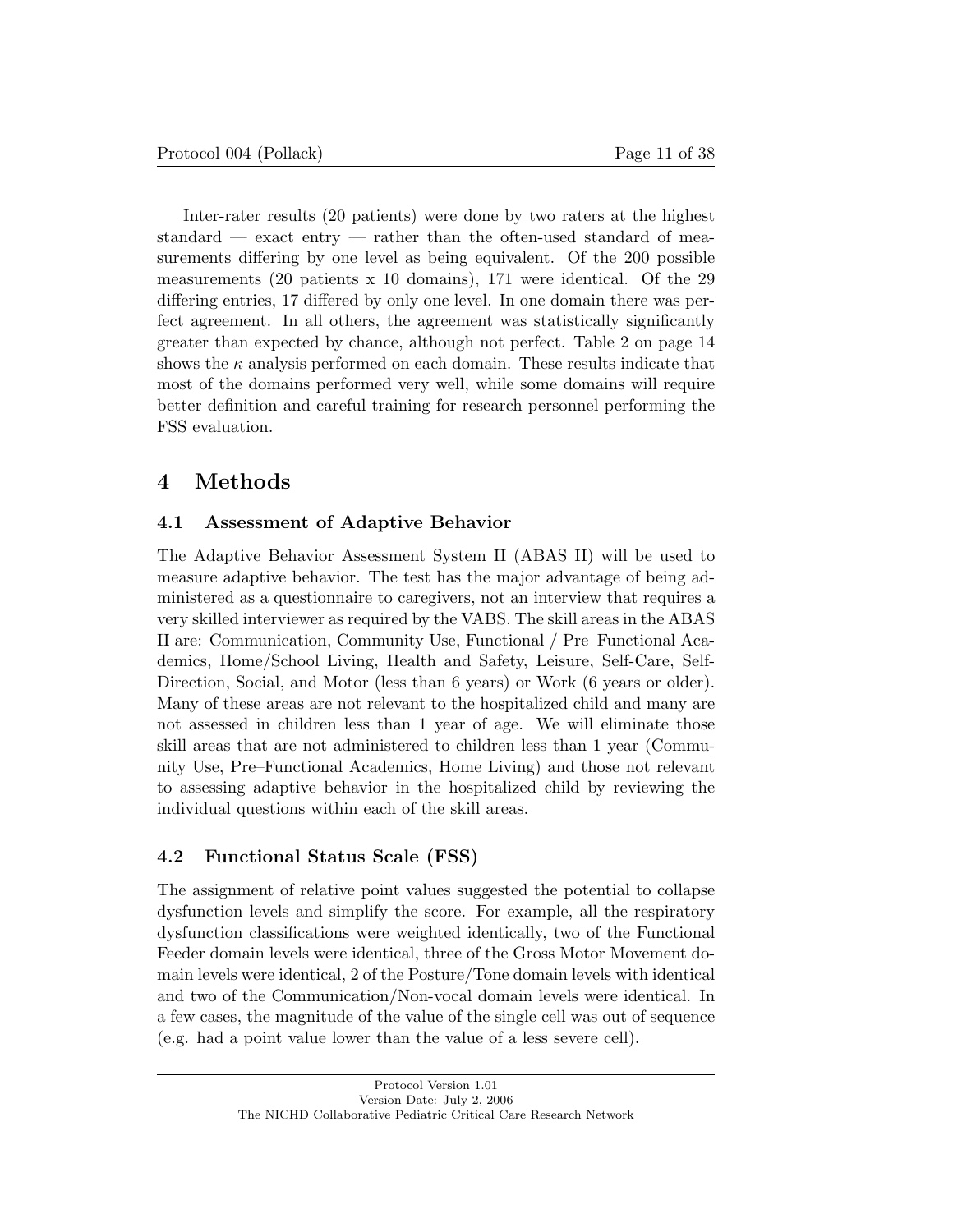

Figure 1: Correlation of initial FSS and Vineland for children > 1 year of age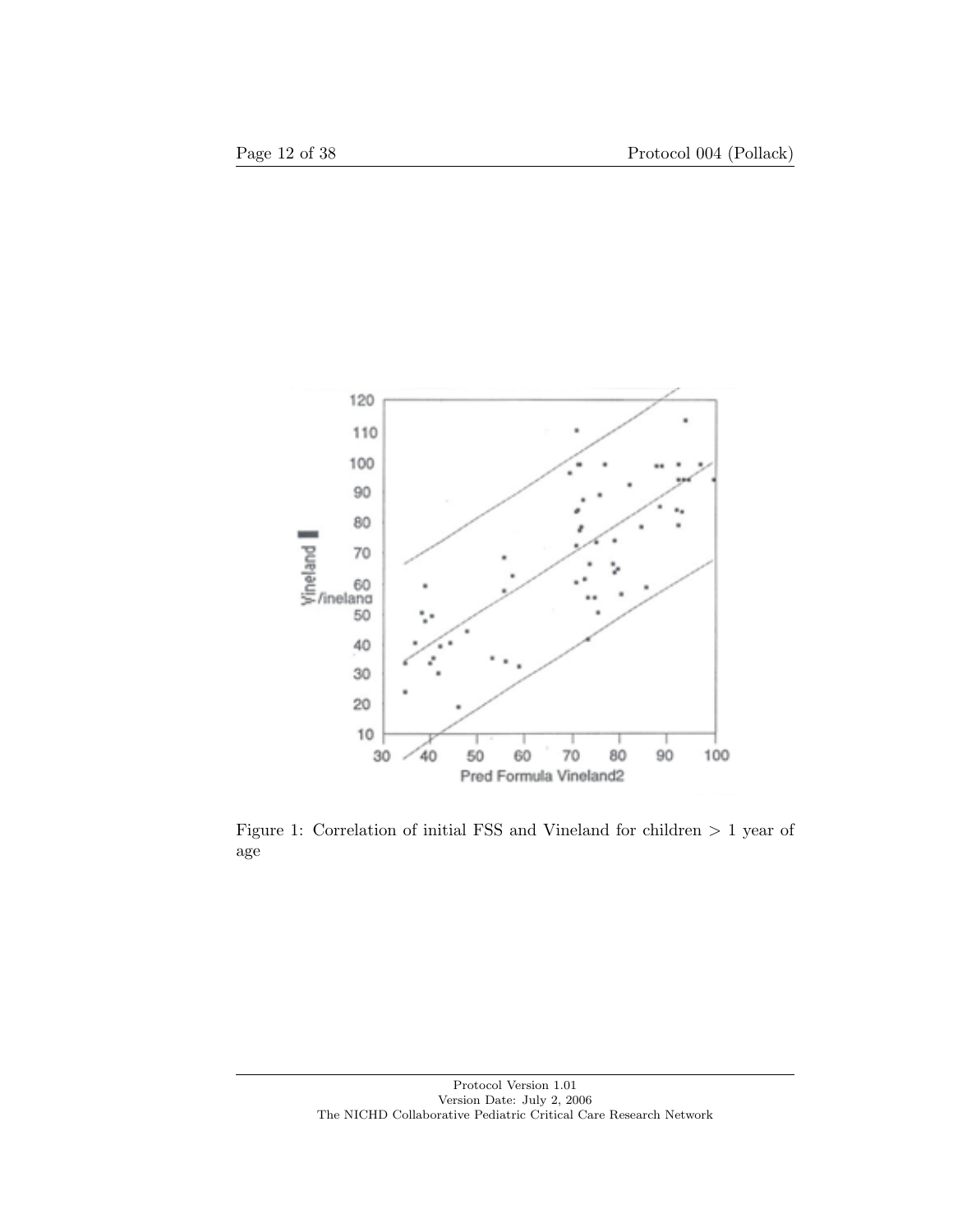

Figure 2: Correlation of initial FSS and Vineland for children < 1 year of age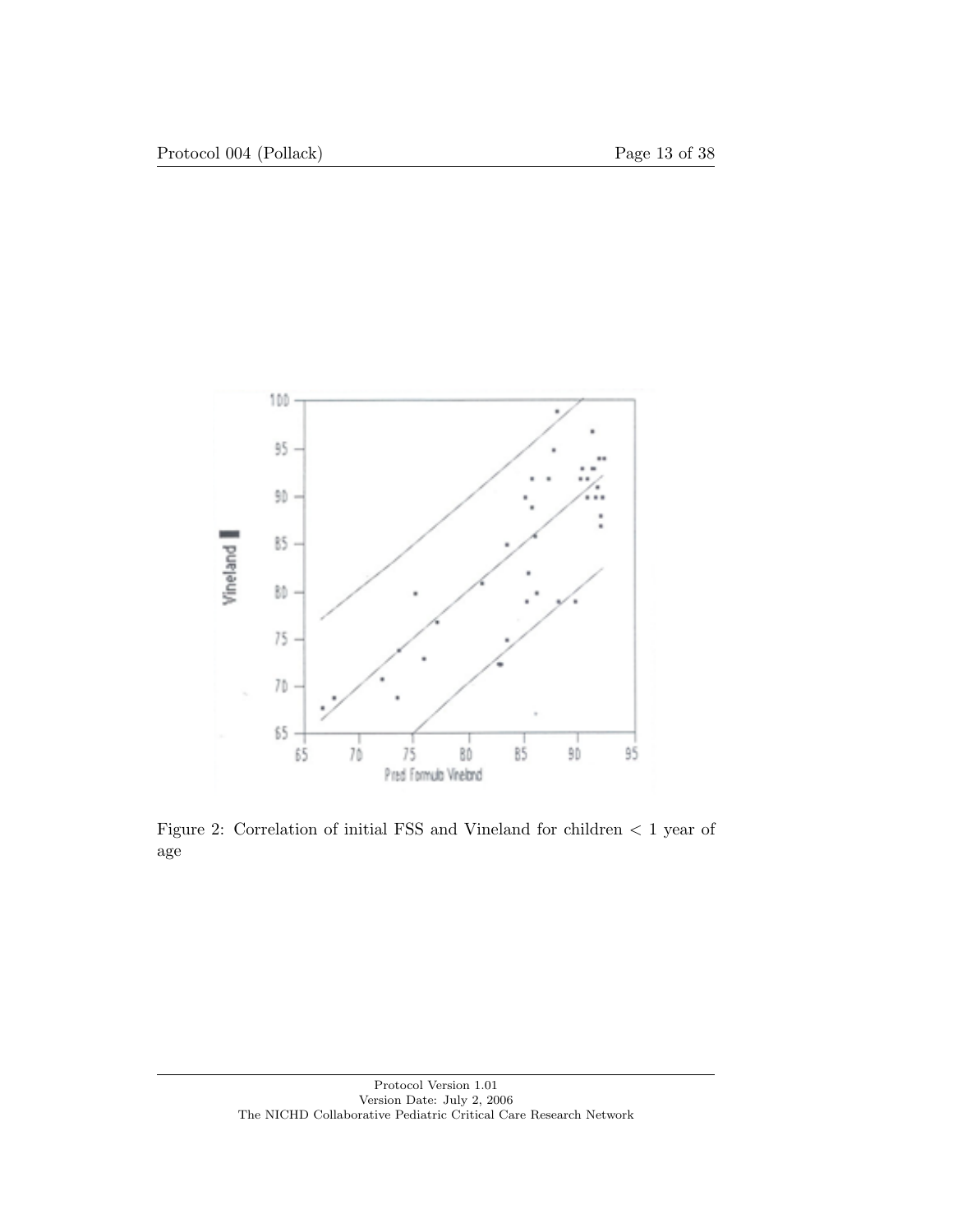| FSS Domain               | $\kappa$ | р       |
|--------------------------|----------|---------|
| Mental Status            | 0.4563   | .0003   |
| Sensory Status           | 0.7015   | < .0001 |
| Posture/Tone             | 0.4256   | .0003   |
| Gross Motor Movement     | 0.3939   | .0008   |
| Physical Impairment      | 0.6129   | < .0001 |
| <b>Functional Feeder</b> | 0.9057   | < .0001 |
| Respiratory Status       | 1.0000   | < .0001 |
| Social Responsivity      | 0.6800   | < .0001 |
| Communication Vocal      | 0.4770   | .0007   |
| Communication Non-Vocal  | 0.8347   | < .0001 |

Table 2: Inter-rater agreement statistics of initial FSS scoring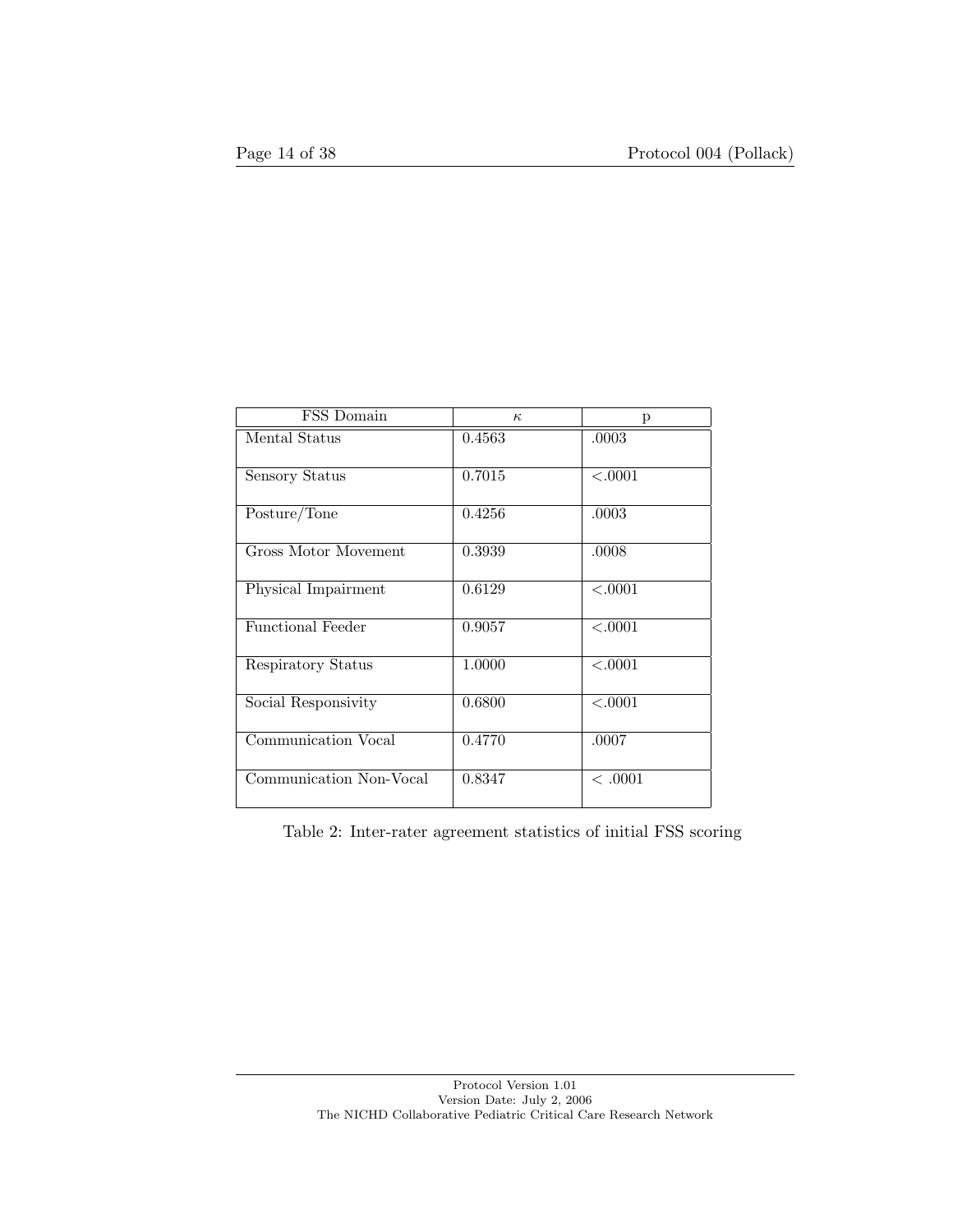Based on these preliminary studies and consensus discussions of the CPCCRN Steering Committee and consultants, the FSS has been modified as follows:

- 1. The original ten domains have been collapsed into six.
- 2. The original seven categories of function have been collapsed to five.
- 3. Better definitions are provided for each domain cell (Appendix A on page 31.

The current FSS is shown in Table 3 on the following page.

The individual who carries out the FSS assessment is permitted to use direct observation, examination of the medical record, or information conveyed by other reliable health care providers. The person conducting the FSS assessment is permitted to ask other health care providers for information in certain situations. For example, if the patient is asleep at the time of the FSS assessment, it is permissible to ask the primary caretaker if the child is able to do certain things, rather than waking the child. In general, however, the FSS assessment should be done independently of other health care personnel.

The Mental Status, Sensory, Communication and Motor functions are scored on the basis of best function level for the last 4 hours prior to assessment. The Feeding functions are based on the last 12 hours prior to assessment, and the Respiratory functions are based on the last 24 hours prior to assessment.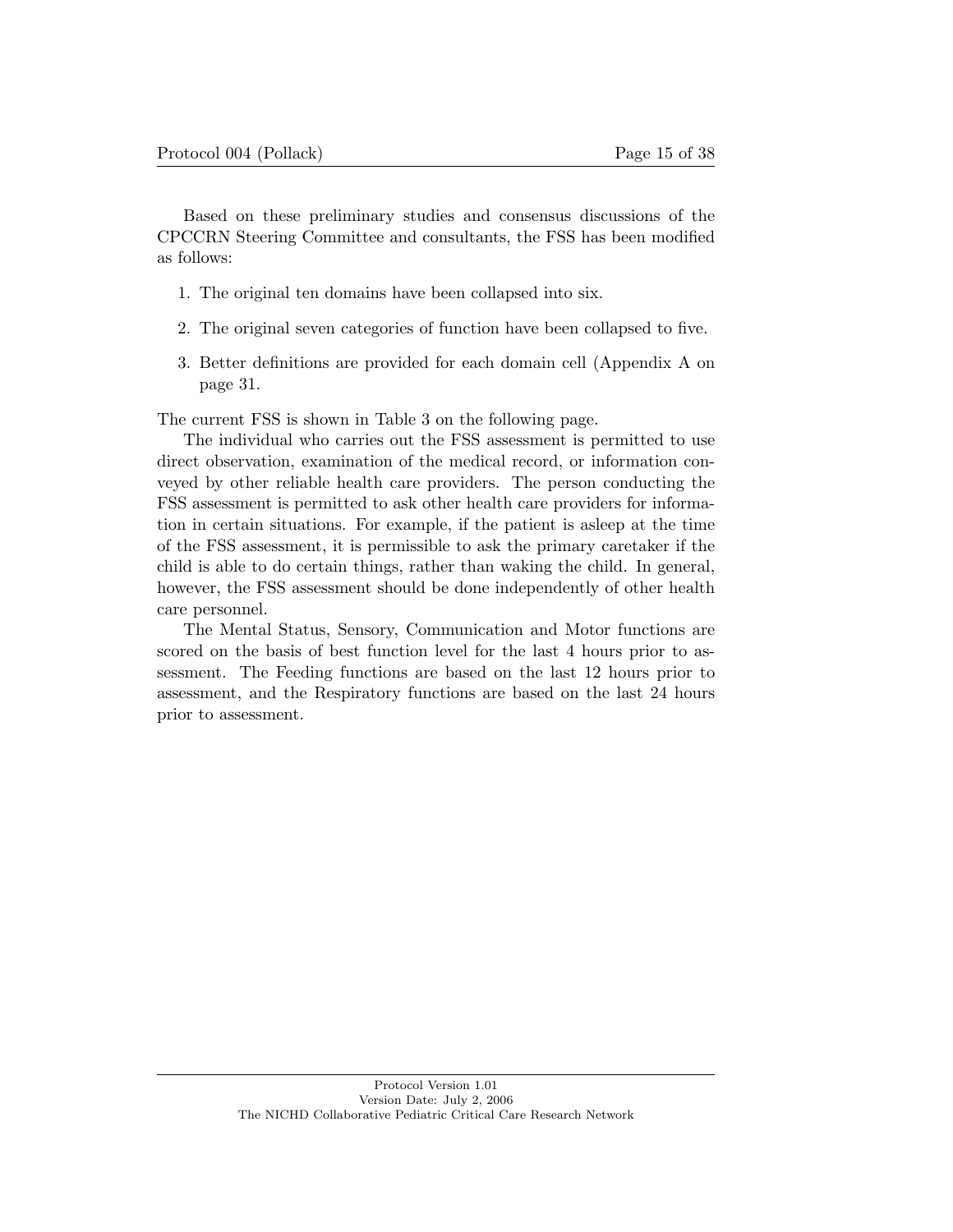Page 16 of 38 Protocol 004 (Pollack)

|                                                               | <b>NOLLONCLION</b><br>VERY SEVERE<br>6)              | Unresponsive,<br>comatose, or<br>vegetative                                                          | Absence of response<br>to pain                          | communication (no<br>Absence of<br>$\exp$                                                           | decorticate posturing<br>Diffuse spasticity,<br>decerebrate or<br>paralysis,                     | Total parenteral<br>nutrition                             | for all of the day and<br>ventilation support<br>$\rm_{Mechanical}$<br>night              |
|---------------------------------------------------------------|------------------------------------------------------|------------------------------------------------------------------------------------------------------|---------------------------------------------------------|-----------------------------------------------------------------------------------------------------|--------------------------------------------------------------------------------------------------|-----------------------------------------------------------|-------------------------------------------------------------------------------------------|
|                                                               | <b>DYSFUNCTION</b><br><b>SEVERE</b><br>$\widehat{E}$ | Minimal arousal to<br>stimulus (stupor)                                                              | auditory AND visual<br>Non-reactive to<br>stimuli       | No demonstration of<br>discomfort                                                                   | Poor head control                                                                                | Partial parenteral<br>enteral feedings<br>nutrition with  | CPAP for all or part<br>ventilation for part<br>of the day or<br>mechanical<br>of the day |
| Table 3: Current Version of the Functional Status Scale (FSS) | <b>DYSFUNCTION</b><br>MODERATE<br>$\widehat{3}$      | Lethargic and/or<br>irritable                                                                        | auditory OR visual<br>Non-reactive to<br>stimuli        | Absence of attention<br>getting behavior                                                            | 2 or more limbs<br>functionally impaired                                                         | Partial or total tube<br>feedings                         | Tracheostomy                                                                              |
|                                                               | <b>NOILDNASAC</b><br>NILI<br>$\widehat{2}$           | Sleepy but arousable<br>to noise, touch, or<br>non-responsivity<br>periods of social<br>movement; or | Suspected hearing or<br>suspected vision loss           | expression or social<br>vocalization, facial<br>responsiveness<br>Diminished                        | 1 limb functionally<br>impaired                                                                  | age-inappropriate<br>help with feeding<br>NPO or need for | Oxygen or suctioning                                                                      |
|                                                               | NORMAL<br>$\widehat{E}$                              | Normal sleep, wake,<br>appropriate social<br>responsivity                                            | vision and responsive<br>Intact hearing and<br>to touch | expressiveness, or<br>interactive facial<br>vocalizations,<br>Appropriate<br>non-crying<br>gestures | Coordinated body<br>awareness of the<br>movements with<br>normal muscle<br>control and<br>action | with age-appropriate<br>All food by mouth<br>help         | artificial support or<br>Room air, no<br>aids                                             |
|                                                               |                                                      | MENTAL STATUS                                                                                        | <b>SENSORY</b>                                          | COMMUNICATION                                                                                       | MOTOR FUNCTION                                                                                   | <b>FEEDING</b>                                            | RESPIRATORY                                                                               |

Protocol Version 1.01 Version Date: July 2, 2006 The NICHD Collaborative Pediatric Critical Care Research Network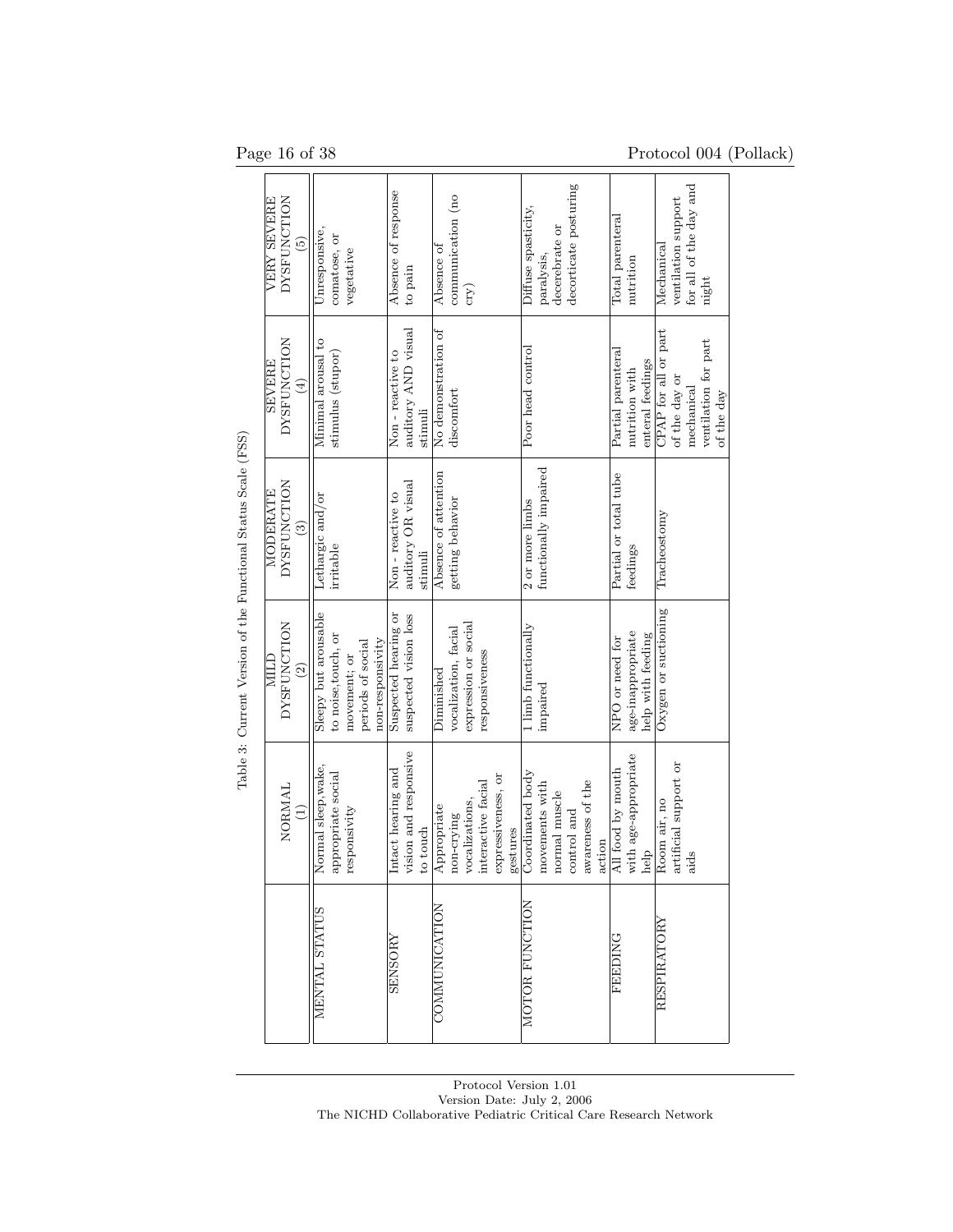### 4.3 Patient Sample Selection and Accrual Timeline

All children greater than 38 weeks gestational age and less than 18 years of age are eligible for inclusion in this study, if they are members of one of the sampling groups described below. No child will be excluded based on race, ethnicity, or gender. A child will not be eligible for multiple entries into the study.

This study is designed to establish criterion validity for the FSS. If successful, the CPCCRN will employ the FSS in subsequent efforts to add functional status (assessed by FSS) to PICU outcome predictors. It is also desirable that this methodology be applicable to a wide variety of hospitalized children who may not require PICU admission. For this reason, highrisk patients will be over-sampled, including dysfunctional children who are not in the PICU. This sampling strategy will provide more accurate scale estimation not only for the overall population of pediatric patients, but for the more infrequently encountered PICU patient with impaired functional status across several domains.

There will be 30 patients in an initial pilot phase, recruited entirely at Children's National Medical Center, to assess the process of data collection, feasibility of administration of components of the ABAS II, and FSS evaluation. These pilot patients will not be included in the subsequent samples.

There will be 500 patients in the model-building (estimation) sample. Patients will be recruited (within each CPCCRN center) as follows:

- PICU patients ( $\approx 40\%$ )
- High-risk non-PICU patients ( $\approx 40\%$ ) including but not limited to children with spina bifida, developmental delay, mental retardation, cerebral palsy, metabolic disorders, chromosomal abnormalities, spinal fusion, seizure disorder, tumors, renal failure, anatomic neurologic abnormalities, or corrections for any of these types of disorders (e.g. shunts).
- Technology dependent patients ( $\approx 20\%$ ) who may be seen in outpatient clinics, rehabilitation facilities, or may be chronically hospitalized.

PICU patients will be studied within 24 hours of discharge from the PICU; high-risk non-PICU patients will be studied within 24 hours of admission to the hospital. Technology dependent patients will be studied on preselected days in the appropriate settings (outpatient ventilator clinics, rehabilitation facilities, during chronic hospitalization).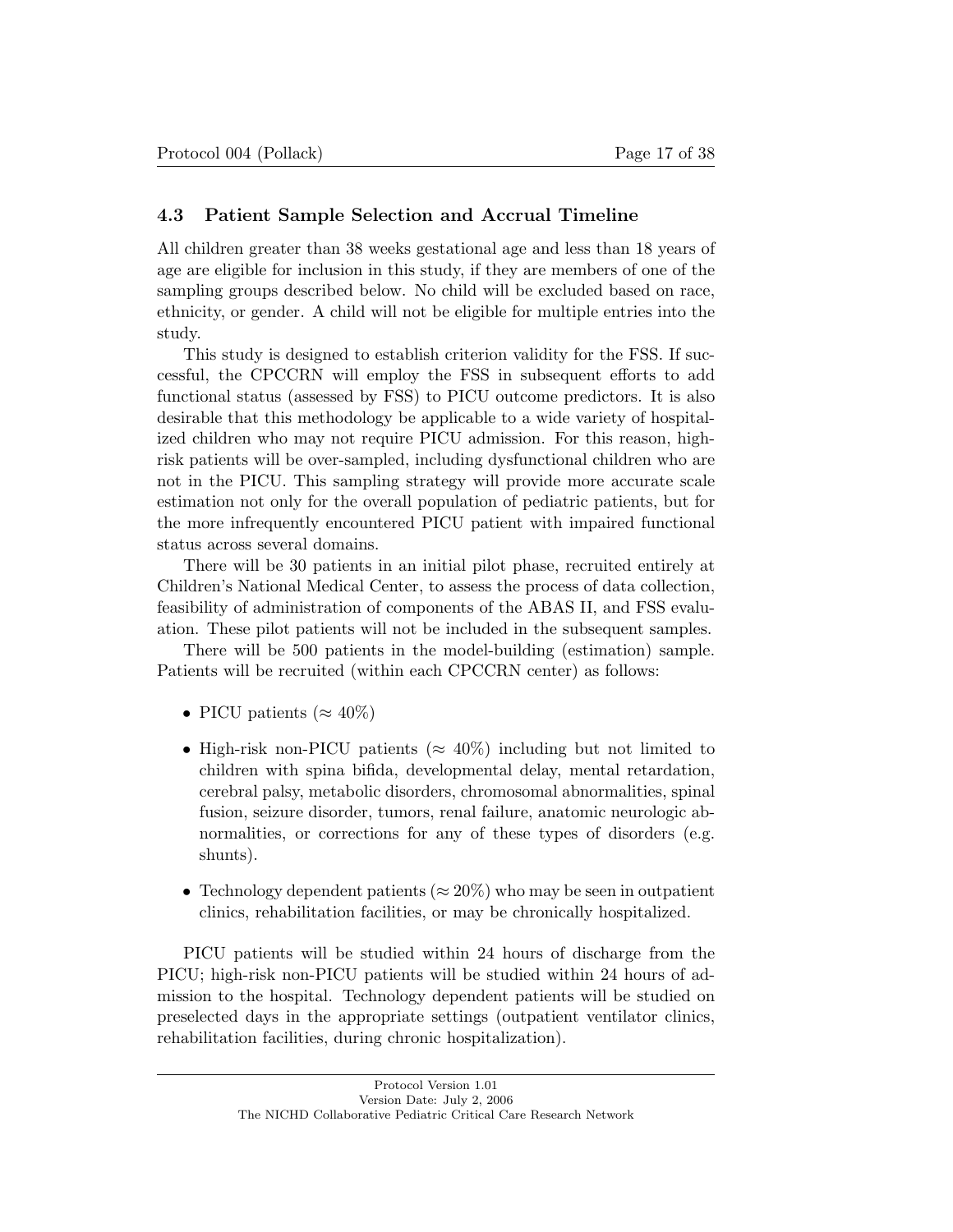To avoid selection bias, the Data Coordinating Center will determine a randomization scheme to enroll acutely hospitalized patients (PICU and non-PICU), using a randomly ordered list of the integers 0 to 9 for each day. If all PICU discharges can feasibly be approached, on a specific weekday, then randomization is not required. If there are more PICU discharges than can be studied, however, the research personnel will approach patients in the following randomized order: first approach the patient whose medical record number's last digit is the earliest number on the day's random number list. Ties will be resolved by reviewing the next-to-last (or subsequent) digit(s) in the medical record number. Subsequent patients will be approached, up to the capability of the research staff to enroll patients on a specific weekday, in the same manner.

Children selected from the non-PICU population, based on their diagnoses and the specific day of admission, will be handled in the same manner if the number of subjects exceeds the capacity of the research personnel. Children who are technology dependent will be randomly selected, in a similar manner, at appropriate clinical sites (outpatient clinics, rehabilitation facilities, hospitals).

There will be 250 patients in the validation sample, consisting of PICU  $(50\%)$  and non-PICU  $(50\%)$  patients. Thus, a total of 780 patients  $(30\%)$ CNMC pilot, 500 estimation sample, 250 validation sample) will be recruited in this study.

It is desirable to recruit approximately 110 patients from each of the seven sites, but patient enrollment may be increased up to 200 patients at any given site. No site will contribute more than 200 patients to the study, to assure overall generalizability. It is estimated that accrual of the pilot sample will require approximately one month, accrual of the learning sample will require four to eight months, and accrual off the validation sample will require three to four months, for a total estimated accrual period of 12 months.

#### 4.4 Core Data Set

In addition to the FSS and ABAS II components, medical records will be reviewed to obtain the following data:

- Date of birth
- Gender
- Patient type
	- Acute PICU discharge
		- ∗ Date of current hospital admission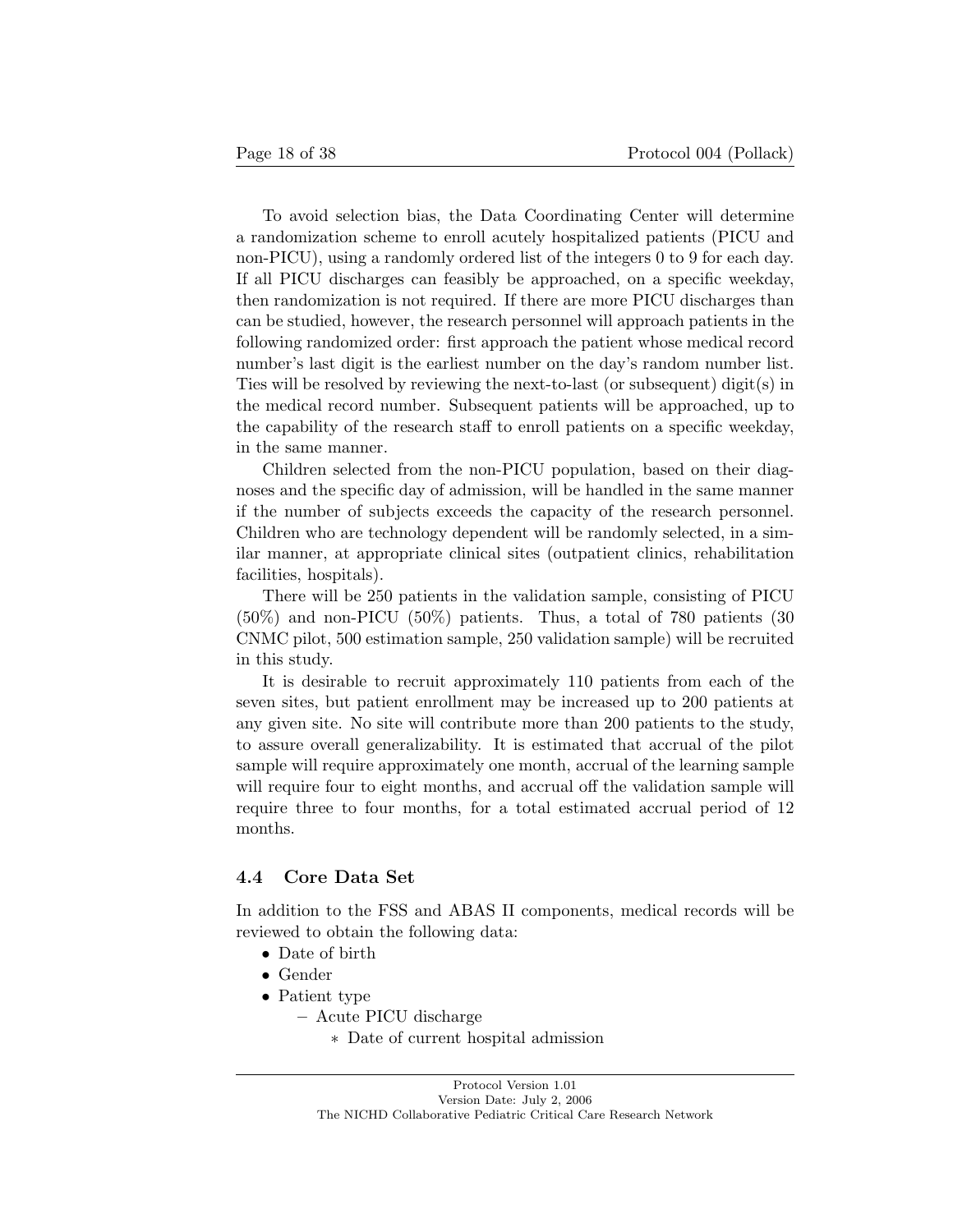- ∗ Date of current PICU admission
- ∗ Date of current PICU discharge
- ∗ Admission status
- ∗ Operative status (choice list)
- ∗ Catastrophic event during this hospital admission (Yes or No)
- ∗ If yes to acute catastrophic event, provide description
	- · HIE Hypoxic Ischemic Encephalopathy
	- · CA Cardiac Arrest
	- · TBI Traumatic Brain Injury
	- · SCI Spinal Cord Injury
	- · Other describe with free text
- ∗ If yes to acute catastrophic event, date of event
- ∗ History of previous catastrophic event (Yes or No)
- ∗ If yes to previous catastrophic event, provide description
	- · HIE Hypoxic Ischemic Encephalopathy
	- · CA Cardiac Arrest
	- · TBI Traumatic Brain Injury
	- · SCI Spinal Cord Injury
	- · Other describe with free text
- ∗ If yes to catastrophic event, time interval since event
	- · Within last month
	- · Within last six months
	- · Within last 12 months
	- · Greater than 12 months ago
- High-risk non-PICU hospital admission
	- ∗ Location in hospital
	- ∗ Date of current hospital admission
	- ∗ Previous PICU admission (Yes or No)
	- ∗ Admission status
	- ∗ Operative status
	- ∗ History of previous catastrophic event (Yes or No)
	- ∗ If yes to catastrophic event, provide description
		- · HIE Hypoxic Ischemic Encephalopathy
		- · CA Cardiac Arrest
		- · TBI Traumatic Brain Injury
		- · SCI Spinal Cord Injury
		- · Other describe with free text
	- ∗ If yes to catastrophic event, time interval since event
		- · Within last month

Protocol Version 1.01 Version Date: July 2, 2006

The NICHD Collaborative Pediatric Critical Care Research Network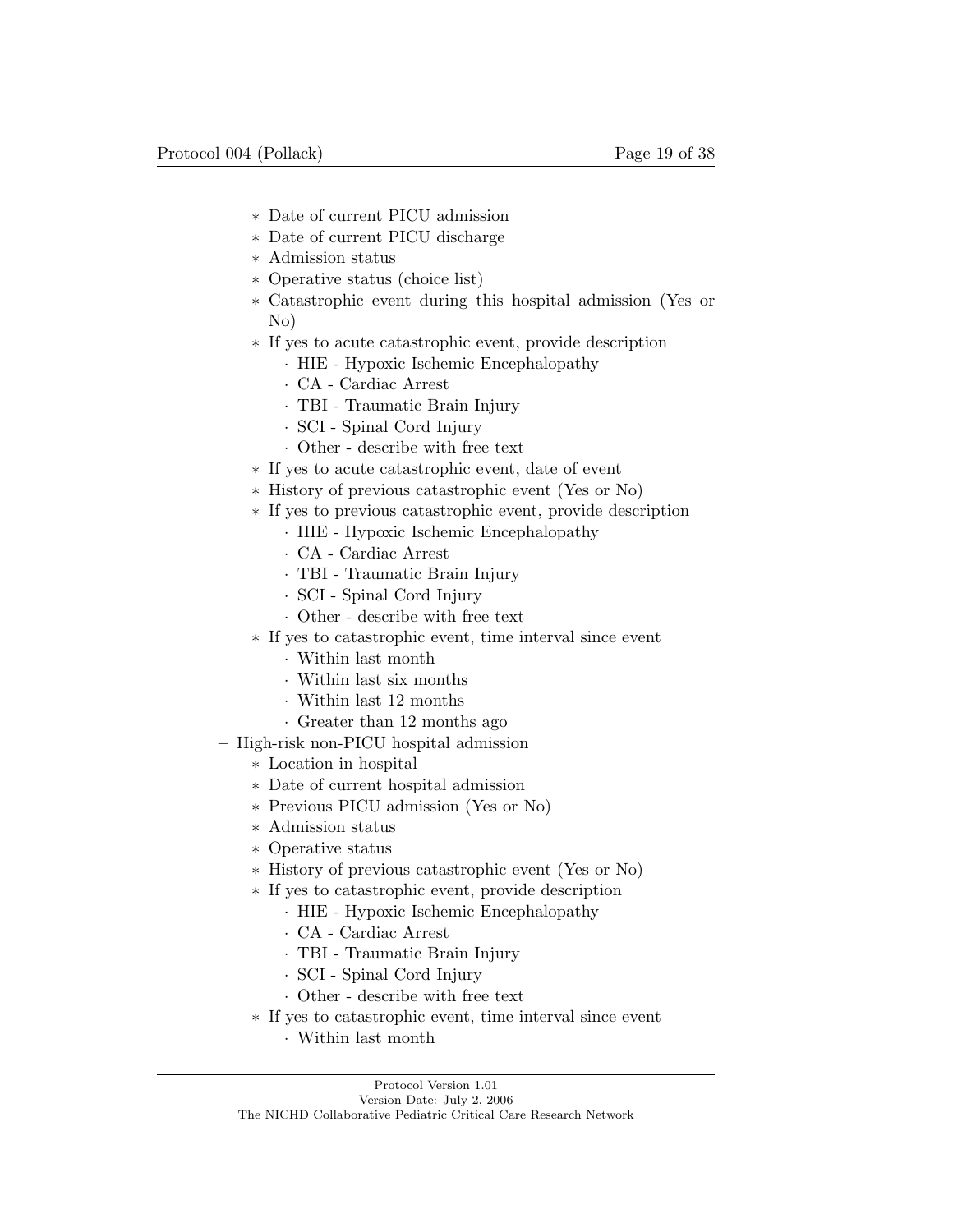- · Within last six months
- · Within last 12 months
- · Greater than 12 months ago
- Technology dependent, long-term dysfunction
	- ∗ Location at time of assessment
	- ∗ Previous PICU admission (Yes or No)
	- ∗ If previous PICU admission, date of last discharge
		- · Within last month
		- · Within last six months
		- · Within last 12 months
		- · Greater than 12 months ago
	- ∗ Date of last hospital discharge
		- · Within last month
		- · Within last six months
		- · Within last 12 months
		- · Greater than 12 months ago
	- ∗ History of previous catastrophic event (Yes or No)
	- ∗ If yes to catastrophic event, provide description
		- · HIE Hypoxic Ischemic Encephalopathy
		- · CA Cardiac Arrest
		- · TBI Traumatic Brain Injury
		- · SCI Spinal Cord Injury
		- · Other describe with free text
	- ∗ If yes to catastrophic event, time interval since event
		- · Within last month
		- · Within last six months
		- · Within last 12 months
		- · Greater than 12 months ago
- Dates and times of FSS and ABAS II testing
- Comments about FSS assessment (free form)
- Medications altering FSS
	- Paralytics within previous week
	- Sedatives within 4 hours
	- Narcotics within 4 hours
	- Other pain medications within 4 hours
	- Sleeping aids within 4 hours
	- Other medication affecting functional status within 4 hours
- Other factors altering FSS
	- Arm boards preventing extremity function
	- Soft or hard restraints preventing extremity function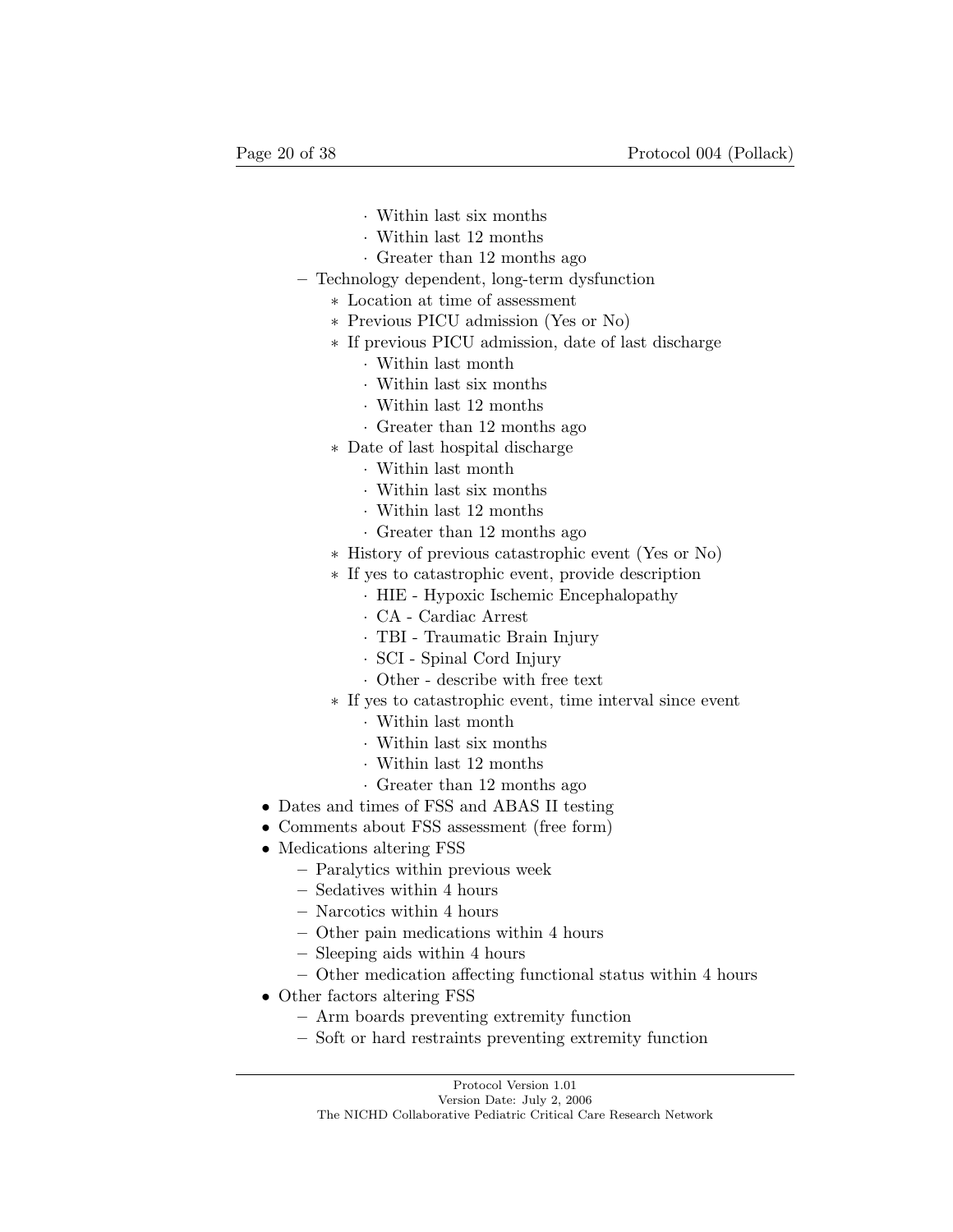- Bandages or casts preventing extremity function
- Other pain medications within 4 hours
- Sleeping aids within 4 hours
- Other medication affecting functional status within 4 hours
- Limitations on care
	- No ventilatory support
	- No chest compressions
	- No ventilatory support or chest compressions
	- Other limitations of therapeutic options
- Diagnoses, unlimited number as free text (not ICD–9)

### 4.5 Data Collection Training and Reliablility

Training sessions will be conducted by the CPCCRN prior to implementation of this study. The training sessions will be provided for CPCCRN Principal Investigators, additional investigators as deemed feasible by the clinical sites, research coordinators, and additional research assistants as deemed feasible by the clinical sites. The clinical site Principal Investigator is responsible to assure that all personnel at the clinical site are adequately trained to carry out this study.

#### 4.5.1 Functional Status Scale (FSS)

The Functional Status Scale will be administered by research coordinators at each clinical site. These coordinators will have received reading materials and received training provided by the CPCCRN. The FSS will be collected on a paper worksheet, which is the source document for this information. The FSS will be entered into the electronic Case Report Form (eCRF) created in the TrialDB software system maintained by the Data Coordinating Center. This software is accessed via the Internet.

Since the paper form is the source document, it must be retained at the clinical site so that a site monitor can verify values entered into the TrialDB system. These records will need to be retained at the clinical site for several years after the last publication resulting from this research; the precise time for storage will be determined in conjunction with NICHD policies.

The first five patients enrolled at each of the 7 centers will be independently assessed by two observers, and an additional 10% of randomly selected (by the Data Coordinating Center) subsequent patients will also be independently assessed by two observers. This will yield approximately 80 subjects for reliability analysis (all from within the estimation sample).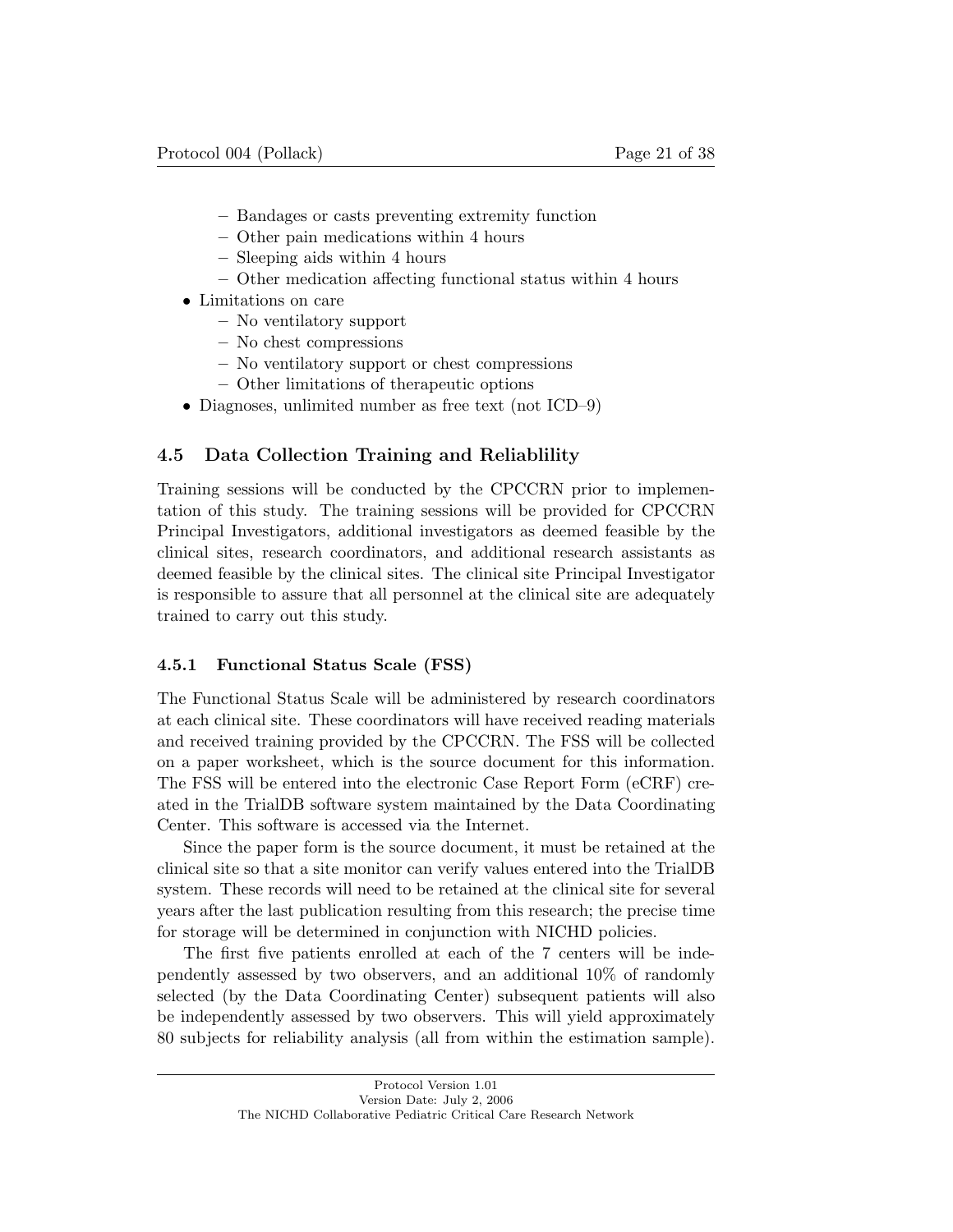Inter-observer reliability for the FSS domains and overall FSS will be assessed by the intraclass correlation coefficient for variables considered as continuous measures, and by the  $\kappa$  statistic for data considered as categorical or grouped. If a particular domain of the FSS is found to have poor reliability after maximal training effort, that domain could be considered a poorer candidate for FSS development than an alternate domain with comparable predictive value but substantially higher reliability.

It is permissible to assign any two specific persons to perform this task; it is a requirement that these individuals be physicians or nurses. All  $\kappa$ assessments need to be conducted by these assigned individuals. This will provide more consistency to the FSS evaluations. It is suggested that the Clinical Center PI and alternate PI are ideal individuals to carry out this task.

For the  $\kappa$  statistic, pre-study calculation of precision is difficult, as precision will depend on observed overall cell frequencies as read by each observer.<sup>14</sup> Generally, if the vast majority of subjects have the same value (for example, most are normal for a particular domain), then a given  $\kappa$  statistic will have less precision than in a situation where values are more evenly distributed across subjects. In the simple situation with two domain levels (i.e. normal and abnormal) and assuming that the observed  $\kappa$  is 0.9 (ignoring multiple comparisons), 80 subjects will provide 95% confidence that the actual  $\kappa$  is at least 0.7 if at least 5% of subjects have abnormal values. An inter-rater reliability  $\geq 0.7$  is often considered a statistical standard<sup>15</sup> for these types of instruments. If the observed  $\kappa$  is 0.85, the confidence interval will still be sufficiently narrow if at least  $15\%$  of subjects have abnormal values for a domain.<sup>16</sup>

#### 4.5.2 ABAS II

Research assistants will collect the ABAS II from the primary caretakers, usually the primary nurse for the child, or if the child is an outpatient, the parent or other caretaker. The ABAS II questionnaires will be sent by express mail to the Data Coordinating Center, where they will be entered and scored. The forms will be identified with the TrialDB number that was assigned to the study subject, and will not be identified with patient or parent names.

The ABAS II has age-appropriate instruments. For this study, the  $0 -$ 5 year forms will be used for patients who are  $\lt 6$  years of age. The  $5-21$ year forms will be used for patients who are  $\geq 6$  years of age.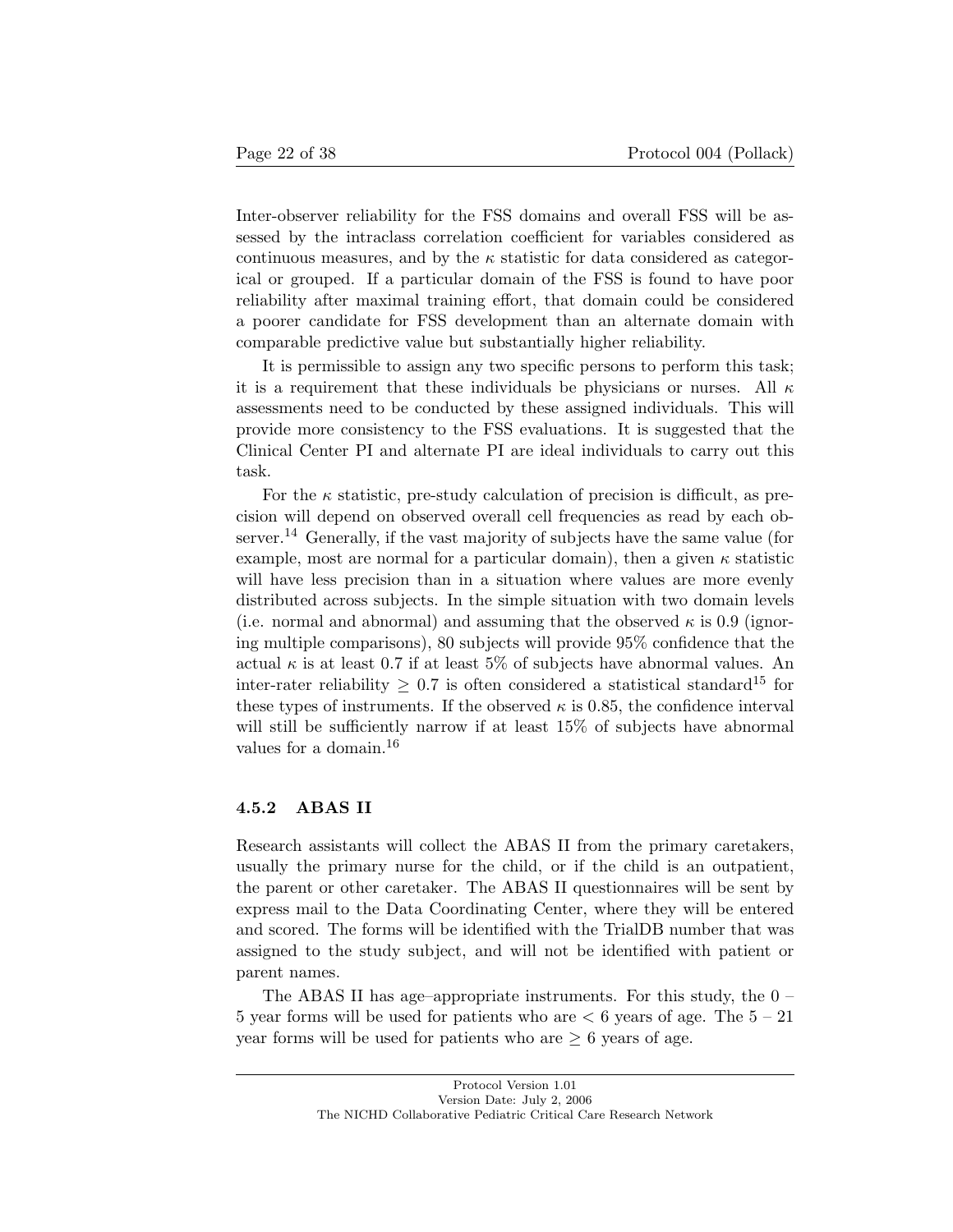#### 4.5.3 Chart Abstraction

The medical record will be abstracted to obtain the data elements described in Section 4.4 on page 18. The data will be entered into the electronic Case Report Form (eCRF) created in the TrialDB software system maintained by the Data Coordinating Center. This software is accessed via the Internet.

Paper worksheets have been created from the TrialDB system to assist research personnel to obtain the information from the medical record prior to computer entry. When site monitoring is conducted, the data in the computer system will be compared with data in the medical record and the worksheets. The worksheets should be retained at the clinical site until all research data have been collected, queries resolved, and the database has been locked.

#### 4.6 Statistics

#### 4.6.1 Descriptive Statistics

Descriptive statistics for continuous scale measurements will include measures of central tendency and variability, mean, standard deviation (SD) and standard error of the mean (SEM), range, minimum and maximum observations, median, and inter-quartile range. Percent of subjects within each domain level will also be reported. Data analysis will emphasize plots of raw data looking for associations between the ABAS II and FSS, trends, cut-offs, etc. Scatter plots of the FSS versus ABAS II will be inspected for outliers that may adversely affect measures of association. Sensitivity analysis will be conducted on the original (unadjusted) ABAS II for age groups. Tests for association between categorical measures will include chi-square or Fisher's exact test, as appropriate, including appropriate measures that take ordering of categories into account. Other tests will include analysis of variance or t-tests and/or Kruskal-Wallis test to assess and understand simple relationships, including defining first order effect modification. A cut-off point analysis will be used for raw FSS scores as well as the models to help define functional status cutoff points, although post hoc selection of cutoffs is data-driven and will require validation with a separate sample of children (validation sample).

For the ABAS II instrument skill areas being administered, raw scores will be converted to Scaled Score equivalents according to each subject's age. The Z-score for each subject will be calculated for each skill area assessed, based on the mean value of 10 and standard deviation of 3 in the normal population used to validate the scale. The mean of these Z-scores (termed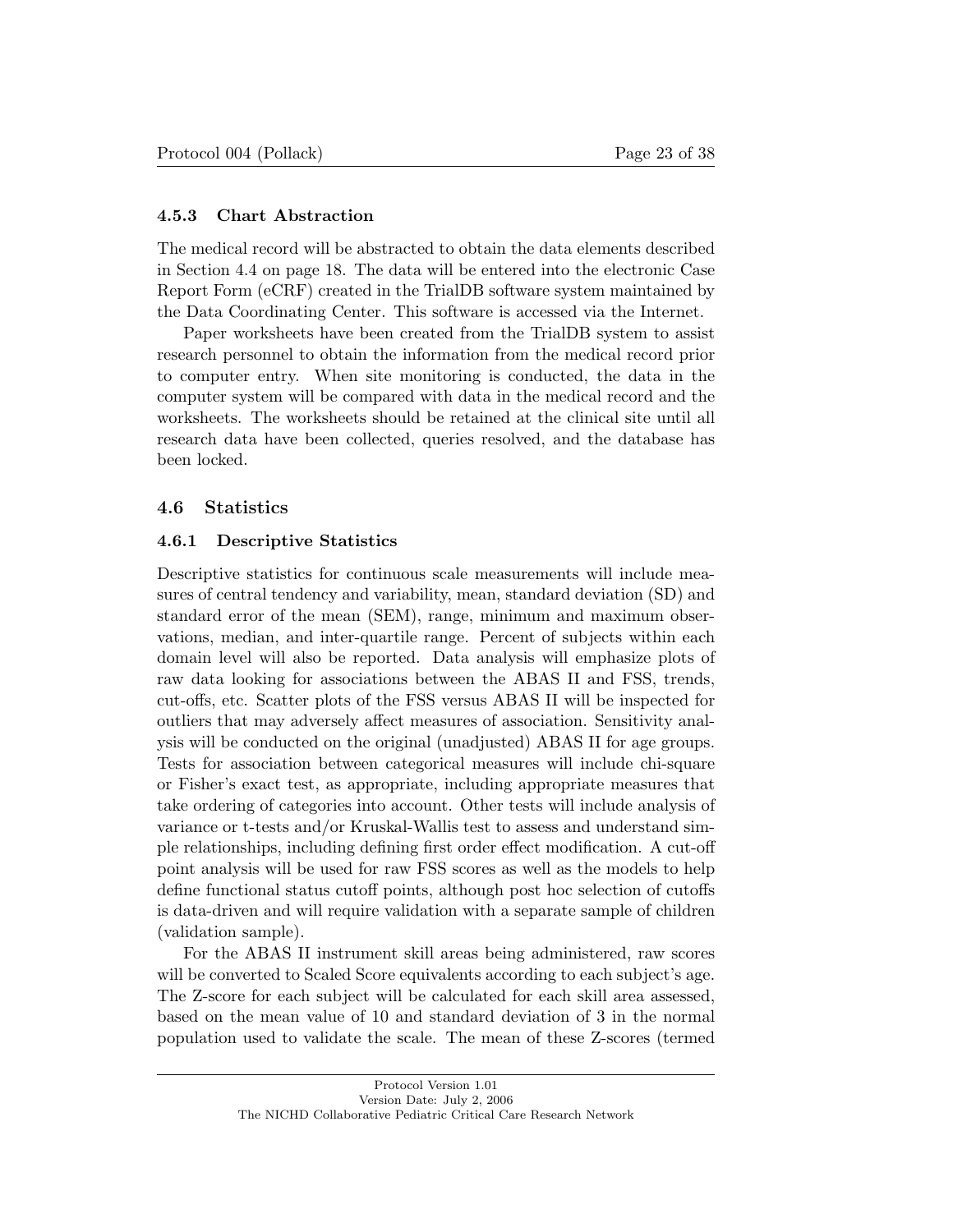the "Composite ABAS Z-score" will be used as the standard against which the FSS will be validated. The key measurement is the degree of correlation between the overall FSS and the Composite ABAS Z-score.

With a total of 500 subjects in the estimation sample, precision of the estimated Pearson correlation coefficient will be relatively high. For example, if the true correlation between the two measures is 0.85, a two-sided 95% confidence interval for the correlation coefficient has an 83% chance of excluding correlation values of 80% or less. Correlations within age subcategories will have wider confidence intervals, but are anticipated to be useful.

This "mean Z-score" approach is relatively naive because the skill areas of the ABAS II are not completely orthogonal. The Composite ABAS Z-score will be biased because of correlation between skill areas. Furthermore, the FSS is ordinally scaled but might be improved by collapsing the categories or calibrating cells with relative weights. Two complementary approaches will be used to explore a more robust relationship between the FSS and Composite ABAS Z-score: multivariate modeling and structural analyses.

#### 4.6.2 Multivariate Modeling

To determine the importance of each FSS domain for predicting the Composite ABAS Z-score, univariate correlations will be computed. Subsequently, a separate multivariate model will be constructed for each FSS domain, using age and raw FSS score (in that domain) as independent variables, and using the Composite ABAS Z-score as the dependent variable. These models will help determine if there are entire FSS domains that should be collapsed or removed from the FSS, simply because they do not contribute to accurate prediction of the Composite ABAS Z-score.

Stepwise forward regression will then be used to predict Composite ABAS Z-score, using a criterion for variable entry of  $p \leq 0.30$ . The candidate variables will include raw FSS scores in each domain, and the age of the child. This final model is an uncalibrated model in the sense that each FSS domain cell has an ordinal score from 1 to 5, but the relative importance of values in these cells is assumed to be similar (e.g., a change from 1 to 2 is assumed to have the same magnitude of effect as a change from 4 to 5). This is very unlikely to be true.

The solution to this problem is to re-estimate the values that should be assigned in each FSS domain cell. First, adjacent domain cells will be collapsed if there are fewer than 5 observations. Second, a dummy variable will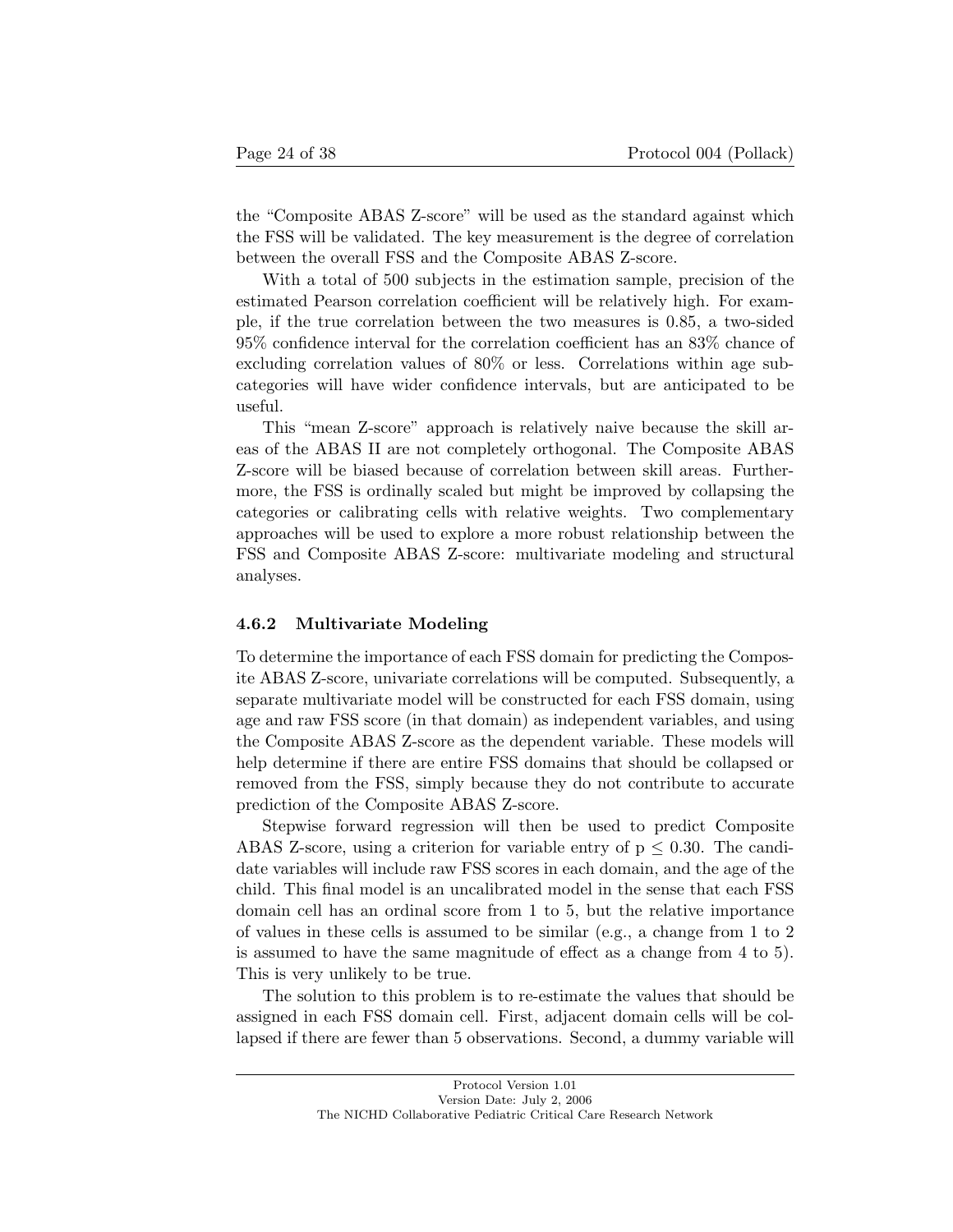be constructed for all surviving domain cells, and these dummy variables will be used as independent variables to predict the Composite ABAS Z-score. Separate models will be constructed for each FSS domain. The parameter estimate for each dummy variable represents the relative importance of each level in the FSS domain. The FSS can be made more parsimonious by collapsing domain cells that have nearly identical importance in predicting the Composite ABAS Z-score. Finally, the result is a model in which each cell in each domain has a specific weight, enabling the use of a continuous FSS total score to estimate the measured Composite ABAS Z-score. Backward stepwise regression methods will then be used to simplify the FSS by eliminating FSS domain cells that do not contribute to overall prediction of the Composite ABAS Z-score. This process is similar to that used in creating the appropriate physiological score ranges in the PRISM III methodology.<sup>17</sup>

The final step in this approach is to select cutoff values of FSS that enable children to be assigned to morbidity classifications. The *a priori* estimate is that 70% of patients will be classified as normal, 15% as moderately dysfunctional, and the remaining 15% as severely dysfunctional.

#### 4.6.3 Structural Analyses

An alternative approach to revising the FSS focuses on structural analyses of the FSS score components, using principal components and factor analysis. Principal components yield combinations of FSS domains and levels that provide the greatest contribution in predicting the Composite ABAS Z-score. These combinations are statistically derived and are often difficult to interpret directly. Examination of the components, however, may provide insight into combinations or contrasts of FSS components that measure differences between children in the estimation sample. More importantly, factor analysis may yield a much simpler final FSS instrument than can be constructed using linear multivariable models, with equivalent predictive value. Considerations including predictive value, interpretability, and parsimony will be used to determine the final composition of the FSS for future studies.

#### 4.6.4 Sample Size Considerations

The estimation sample will have 500 subjects, based on up to 30 separate domain levels; it will be optimal if at least 15 cases are available for each domain level in the final model.<sup>18</sup> Adjacent cells within an FSS domain that contain only 10 subjects each will, nevertheless, have 80% power to detect a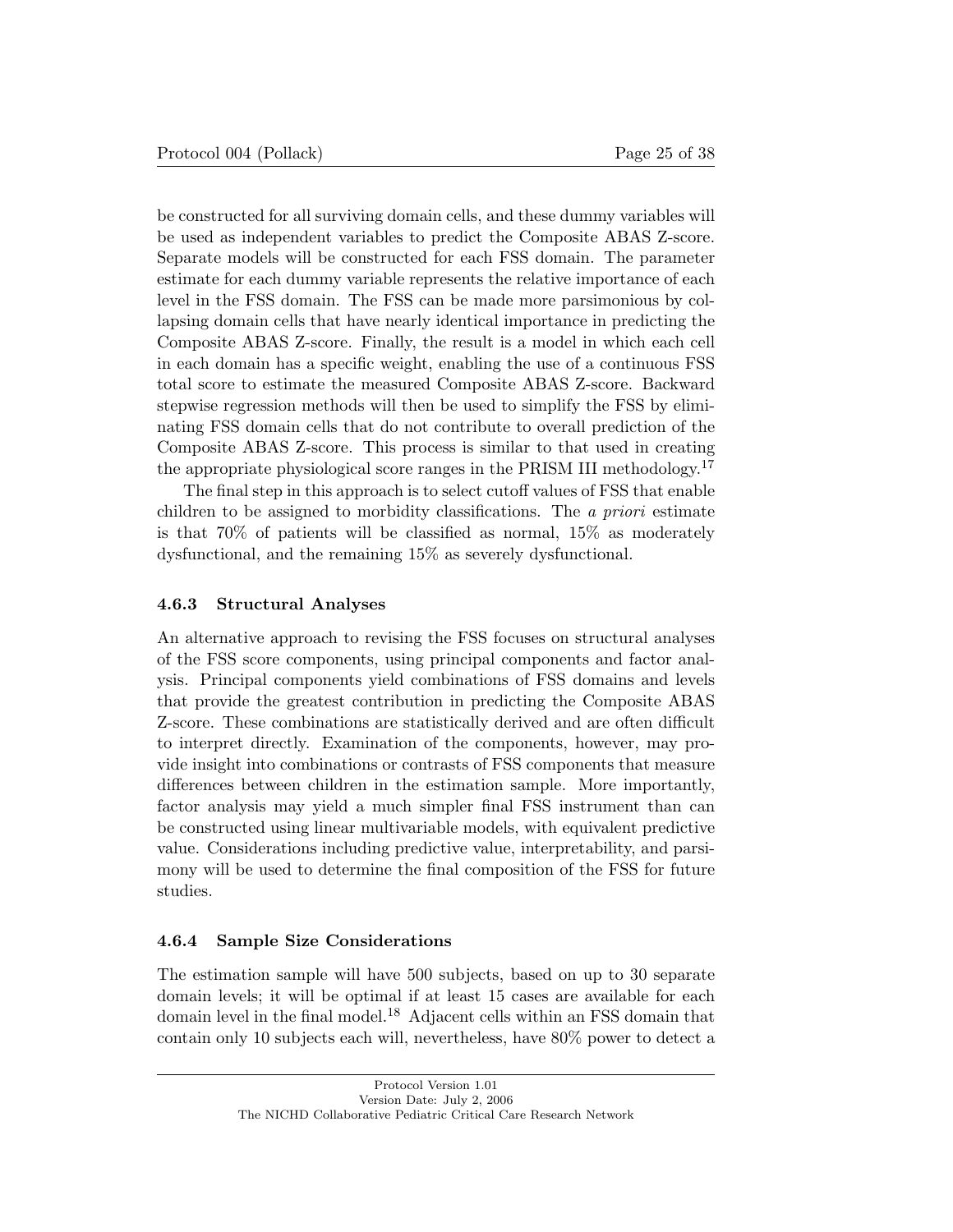difference in Composite ABAS Z-score of 1.3 standard deviations or greater.

The validation sample will have 250 subjects, which will provide 90% power to establish that the correlation between the FSS-predicted and measured ABAS scores is at least  $R^2 \geq 0.65$ , assuming that the actual correlation is 0.75 or more.

## 5 Human Subjects Protection

#### 5.1 Risks and Benefits

This study imposes no additional physical risks to the patient. The ABAS II questionnaire is administered to the primary health care provider and requires no patient contact. The FSS is obtained by brief observation or abstraction from the medical record, and requires no physical contact with the patient. The core data set is obtained by abstraction from the medical record. There is potential risk of breach of confidentiality concerning the patient's medical information. This risk is minimal (see Section 5.3 on the facing page). There are no costs for subjects or their families.

The development of a relatively simple, easy to use, and age-independent numeric measure of functional status will enable future research projects to include functional status as a short and long-term outcome of study. This is particularly important in pediatrics, because mortality is a relatively rare and insensitive outcome for most studies. There are no direct benefits to participating children or their families. There are no reimbursements or payments for inpatient subjects or their families.

The Clinical Center may choose to provide an incentive, such as a small gift certificate, for the primary caretaker who is asked to complete the ABAS II forms. For inpatients, the primary caretaker is the bedside nurse. For outpatients, such as in a ventilator clinic, the primary caretaker may be a parent, guardian, or a home nurse. If such an incentive is used to facilitate completion of the ABAS II forms at a Clinical Center, this must be approved by the IRB.

#### 5.2 Informed Consent

Each Clinical Center Institutional Review Board will determine the need for written informed consent or the applicability of a waiver of written informed consent. Children age 7 to 17 years who are alert and competent, and after an age-appropriate discussion of risks and benefits, will be asked to give assent to the study. Assent will be waived if the child is too young, has a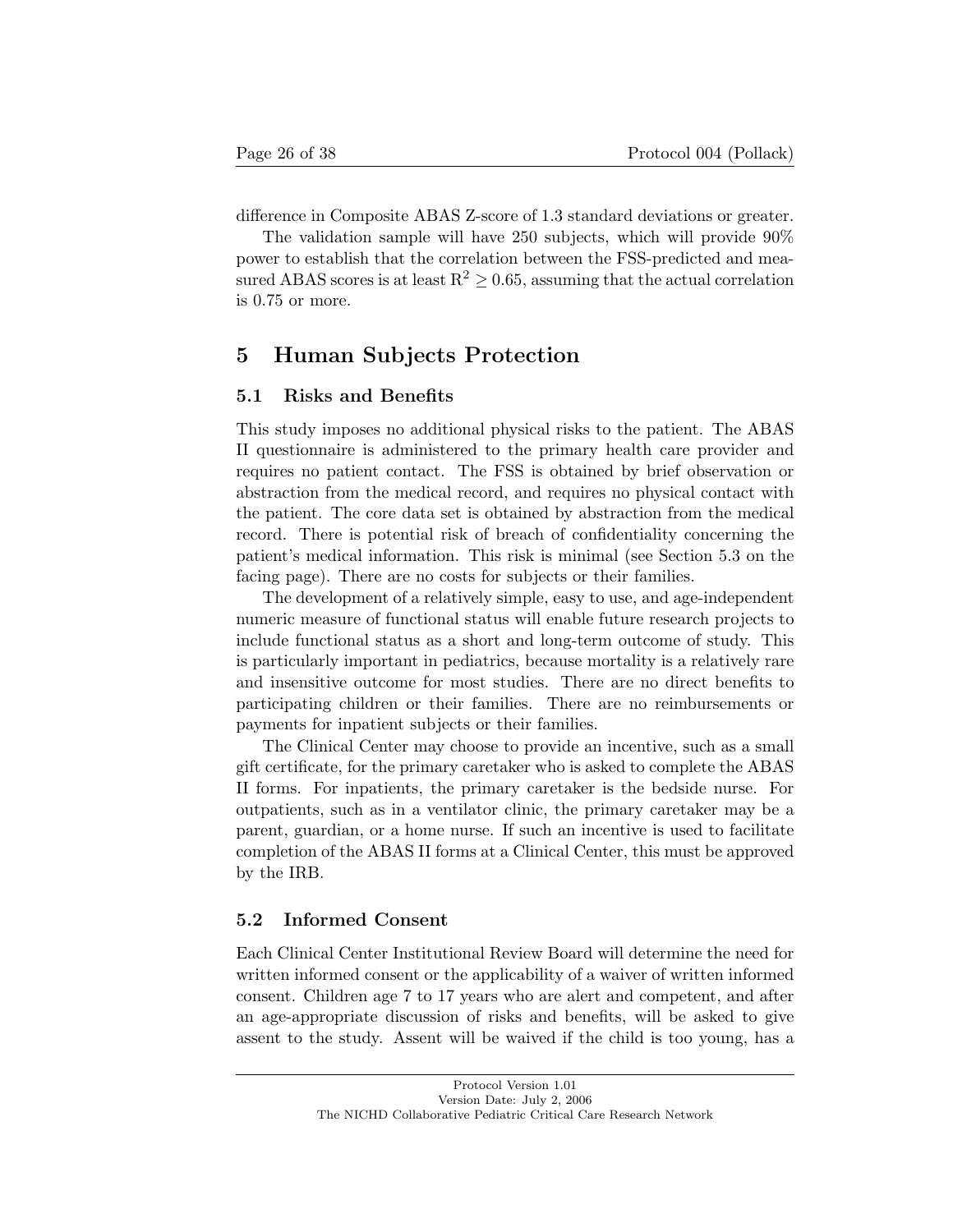severely reduced mental age, decreased level of consciousness, psychological problems, or other legitimate reasons as judged by the Institutional Review Board at each site.

#### 5.3 Data Security

The Data Coordinating Center (DCC) at the University of Utah has a dedicated, locked server room within its offices, and the building has 24 hour on-site security guards. The DCC has a state-of-the-art computer infrastructure and coordinates its network infrastructure and security with the Health Sciences Campus (HSC) information systems at the University of Utah. This provides DCC with effective firewall hardware, automatic network intrusion detection, and the expertise of dedicated security experts working at the University. Network equipment includes three high-speed switches and two hubs. User authentication is centralized with two Windows 2003 domain servers. Communication over public networks is encrypted with virtual point-to-point sessions using secure socket layer (SSL) or virtual private network (VPN) technologies, both of which provide at least 128 bit encryption. TrialDB is the clinical trials software used at the DCC, and eRoom*TM*is used for communications about the study. TrialDB, eRoom*TM*and other web applications use the SSL protocol to transmit data securely over the Internet.

Direct access to DCC machines is only available while physically located inside the DCC offices, or via a VPN client. All network traffic is monitored for intrusion attempts, security scans are regularly run against our servers, and our IT staff are notified of intrusion alerts. Security is maintained with Windows 2003 user/group domain-level security. Users are required to change their passwords every 90 days, and workstations time out after 10 minutes of inactivity. All files are protected at group and user levels; database security is handled in a similar manner with group level access to databases, tables, and views in Microsoft SQL Server.

The ABAS II forms will be mailed by trackable delivery systems to the DCC for scoring, analysis and entry into TrialDB. Data sheets will have a study number assigned by the TrialDB system, but no identifying information. The FSS and other data will be submitted directly into TrialDB, and are either numeric or coded data that would be meaningless if observed by unauthorized individuals.

The investigators and staff of the Data Coordinating Center are fully committed to the security and confidentiality of all data collected for CPC-CRN studies. All personnel at the DCC have signed confidentiality agree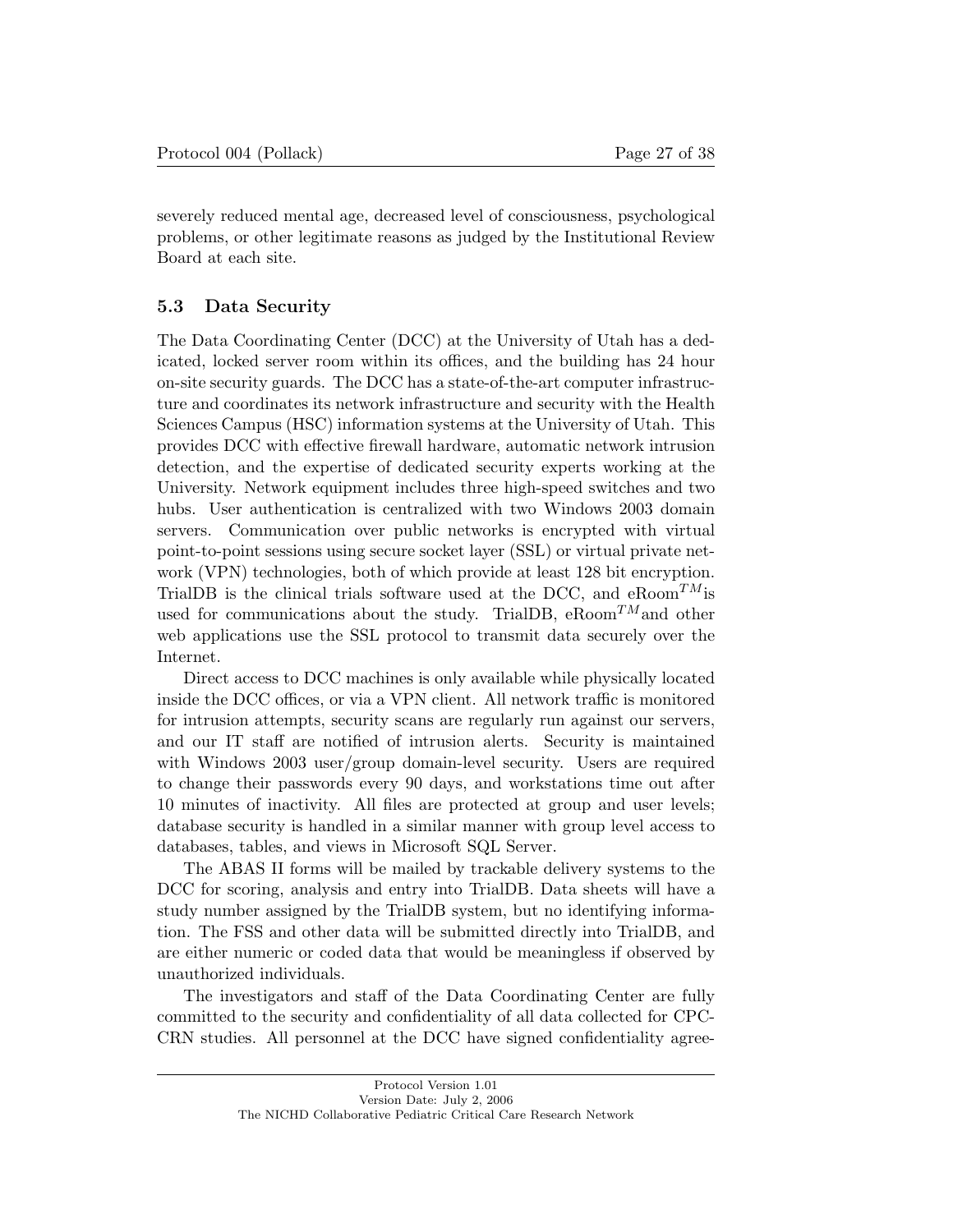ments concerning all data encountered in the DCC. Violation of these agreements may result in termination from employment at the University of Utah. In addition, all personnel involved with DCC data systems have received Human Subjects Protection and HIPAA education.

#### 5.4 Record Retention

For federally funded studies subject to the Common Rule, records relating to the research conducted shall be retained for at least 3 years after completion of the research. Completion of the research for this protocol should be anticipated to include subsequent phases of FSS development, and completion of all publications relating to the research. All records shall be accessible for inspection and copying by authorized representatives of the regulatory authorities at reasonable times and in a reasonable manner [45 CFR §46.115(b)].

#### 5.5 Health Insurance Portability and Accountability Act

Registration of research subjects in the TrialDB system requires a date of birth, race, ethnicity, and gender. This demographic data is held in database tables that are separate from coded research data (including clinical data). Additional potential identifier information includes the date of admission. Prior to statistical analyses, dates will be used to calculate lengths of stay and patient age. The final data sets (used for study analyses and archived at the end of the study) will be de–identified, and will exclude these specific dates.

Each Clinical Center will determine the need for written authorization for access to medical information from parents or legal guardians of children who are enrolled in this study. Since the final data sets will be de-identified, and since some Clinical Center IRBs may waive the requirement for written informed consent, some Clinical Centers may choose to waive requirement of written authorization for access to medical information.

For purposes of the DCC handling potential protected health information (PHI) and producing the de–identified research data sets that will be used for analyses, all sites have been offered a Business Associate Agreement with the University of Utah. Copies of executed Business Associate Agreements are maintained at the DCC.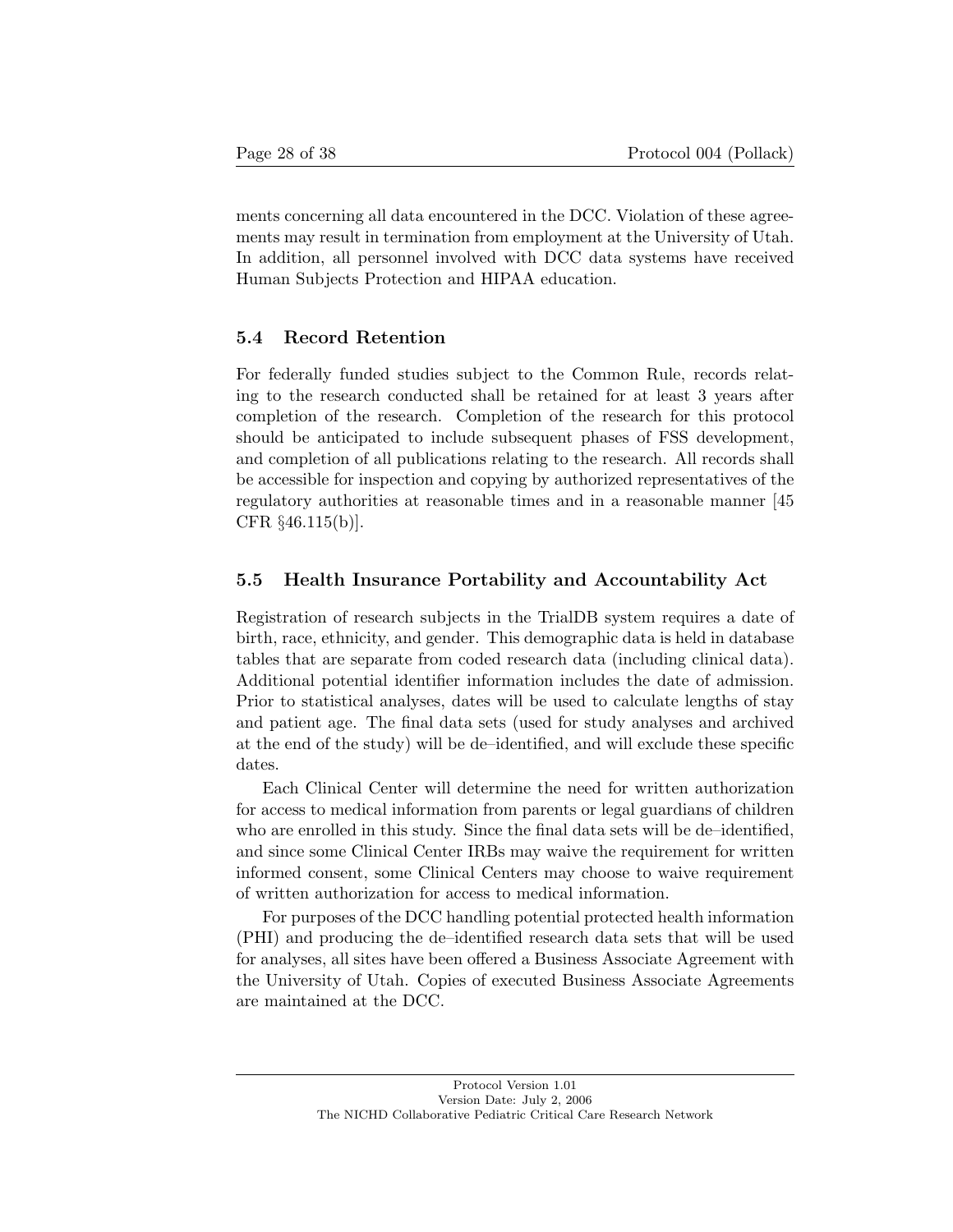## 6 References

## References

- [1] A. S. Carter and S. S. Sparrow. The acquisition of adaptive behavior in infancy: developmentally at-risk infants. *Semin Perinatol*, 13(6):474– 81, 1989. 0146-0005 (Print) Journal Article Review.
- [2] A. H. Kaye and D. Andrewes. Glasgow outcome scale: research scale or blunt instrument? *Lancet*, 356(9241):1540–1, 2000. 0140-6736 (Print) Journal Article.
- [3] G. Teasdale, R. Knill-Jones, and J. van der Sande. Observer variability in assessing impaired consciousness and coma. *J Neurol Neurosurg Psychiatry*, 41(7):603–10, 1978. 0022-3050 (Print) Journal Article.
- [4] R. A. Keith, C. V. Granger, B. B. Hamilton, and F. S. Sherwin. The functional independence measure: a new tool for rehabilitation. *Adv Clin Rehabil*, 1:6–18, 1987. 0892-8878 (Print) Journal Article.
- [5] D.N. Cope. In FJ Kottle and JF Lehmann, editors, *Krusen's Handbook of Physical Medicine and Rehabilitation*, pages 1220–22. WB Saunders, Philadelphia, 4th edition, 1990.
- [6] Mental retardation: definition, classification and systems of support. Technical report, American Association on Mental Retardation, 2002.
- [7] S. S. Sparrow, D. Balla, and D Cicchetti. *Vineland Adaptive Behavior Scales*. American Guidance Service, Minnesota, 1984.
- [8] A. Healy. Mental retardation. *Pediatr Rev*, 9(1):15–22, 1987. 0191-9601 (Print) Journal Article Review.
- [9] J. M. Fletcher, L. Ewing-Cobbs, M. E. Miner, H. S. Levin, and H. M. Eisenberg. Behavioral changes after closed head injury in children. *J Consult Clin Psychol*, 58(1):93–8, 1990. 0022-006X (Print) Journal Article.
- [10] D. H. Fiser. Assessing the outcome of pediatric intensive care. *J Pediatr*, 121(1):68–74, 1992. 0022-3476 (Print) Journal Article.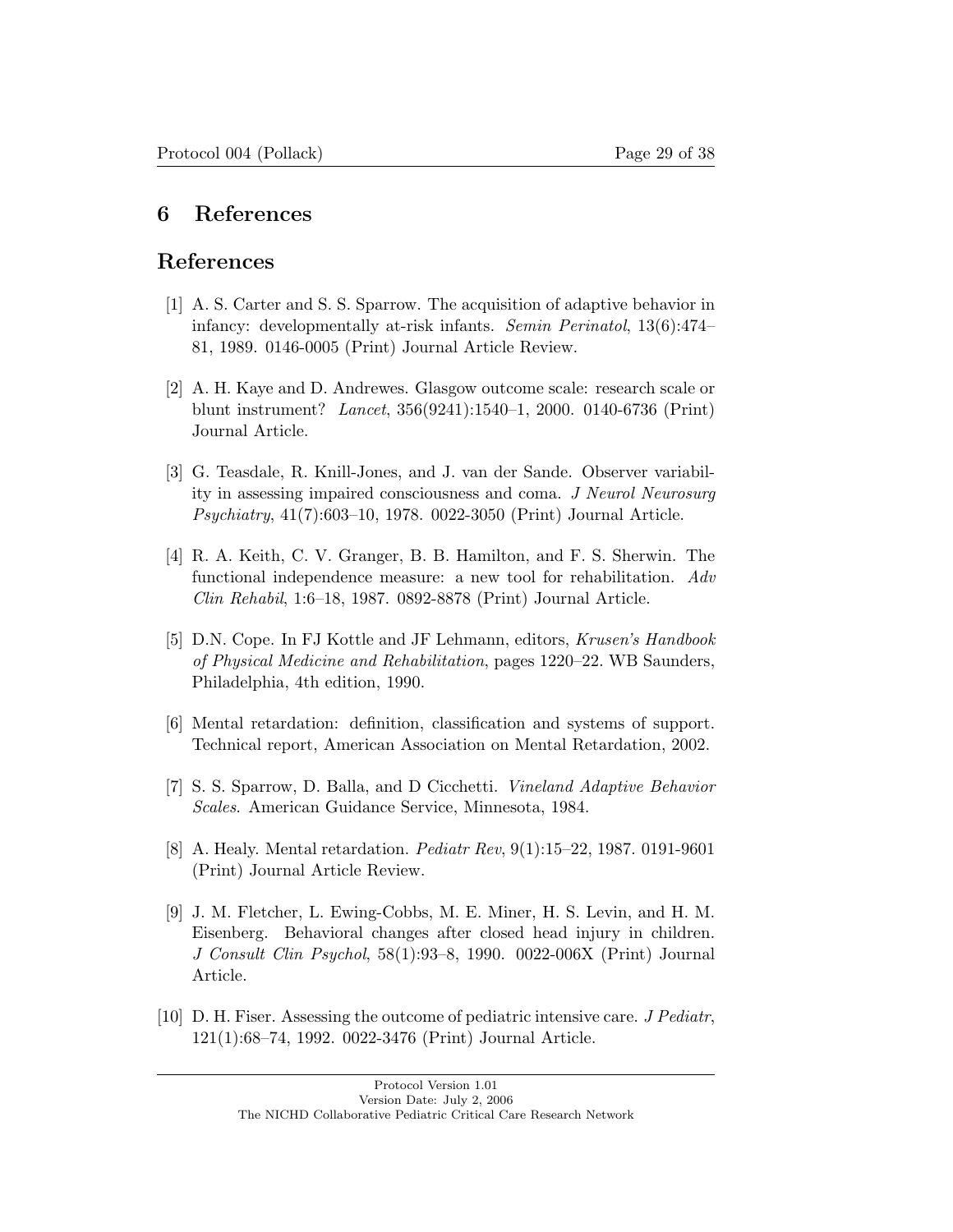- [11] D. H. Fiser, J. M. Tilford, and P. K. Roberson. Relationship of illness severity and length of stay to functional outcomes in the pediatric intensive care unit: a multi-institutional study. *Crit Care Med*, 28(4):1173–9, 2000. 0090-3493 (Print) Journal Article Multicenter Study.
- [12] D. H. Fiser, N. Long, P. K. Roberson, G. Hefley, K. Zolten, and M. Brodie-Fowler. Relationship of pediatric overall performance category and pediatric cerebral performance category scores at pediatric intensive care unit discharge with outcome measures collected at hospital discharge and 1- and 6-month follow-up assessments. *Crit Care Med*, 28(7):2616–20, 2000. 0090-3493 (Print) Journal Article.
- [13] P.L Harrison and T Oakland. *ABAS II. Adaptive Behavior Assessment System, Second Edition*. PsychCorp, 2nd edition, 2003.
- [14] D. G. Bonett. Sample size requirements for estimating intraclass correlations with desired precision. *Stat Med*, 21(9):1331–5, 2002. 0277-6715 (Print) Journal Article.
- [15] J. E. Brazier, R. Harper, N. M. Jones, A. O'Cathain, K. J. Thomas, T. Usherwood, and L. Westlake. Validating the sf-36 health survey questionnaire: new outcome measure for primary care. *Bmj*, 305(6846):160– 4, 1992. 0959-8138 (Print) Comment Journal Article.
- [16] J.L. Fleiss. *Statistical Methods for Rates and Proportions*. J. Wiley and Sons, New York, NY, 2nd edition, 1981.
- [17] M. M. Pollack, K. M. Patel, and U. E. Ruttimann. Prism iii: an updated pediatric risk of mortality score. *Crit Care Med*, 24(5):743–52, 1996. 0090-3493 (Print) Journal Article Multicenter Study.
- [18] J Stevens. *Applied Multivariate Statistics for the Social Sciences*. Lawrence Erlbaum Publishers, Mahwah, NJ, 1996.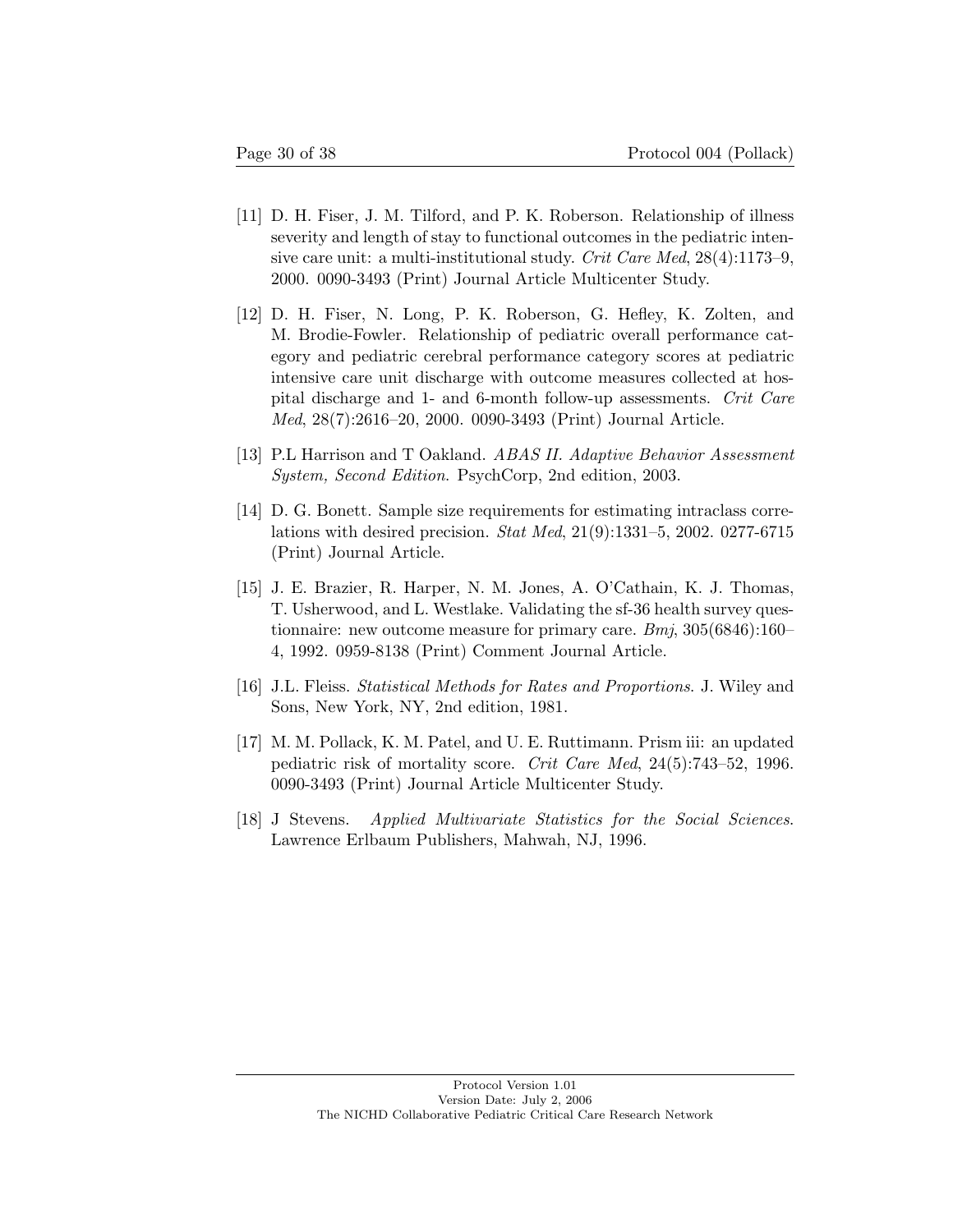## A FSS Domain Cell Definitions

The Mental Status, Sensory, Communication and Motor functions should be based on the best functioning over the last 4 hours prior to the assessment. The Feeding functions should be based on the last 12 hours prior to the assessment. The Respiratory functions should be based on the last 24 hours prior to the assessment. Appropriate information sources include direct observation or information conveyed by other reliable health care providers.

## MENTAL STATUS

#### Normal

- Normal sleep and wake periods;
- Appropriate social responsivity

Sleep refers to a restful state without over-reaction (crying, agitation) to noises in the environment. Awake refers to awareness with behavior appropriate for age. Infants and children in this state should be appropriately aware, alert and responsive of self and environment.

#### Mild Dysfunction

- Sleepy but arousable to noise or touch or movement, and/or
- Periods of reduced social responsivity

Sleeps more of the time than is age appropriate; will sleep much of time if left alone but is able to be aroused with stimulation such as noise, if touched or position changes. Alternatively, decreased responsiveness to social overtures and/or does not consistently focus on or follow a person or object crossing the line of vision.

#### Moderate Dysfunction

- Lethargic and/or
- Irritable

Lethargic infants and children are drowsy, sluggish, or have an unusual lack of energy. They are arousable, but become less responsive or return to a sleep-like state without frequent stimulation. Irritable infants and children are inconsolable often with an increased sensitivity to stimulation. Infants often react to stimuli with a high-pitched cry.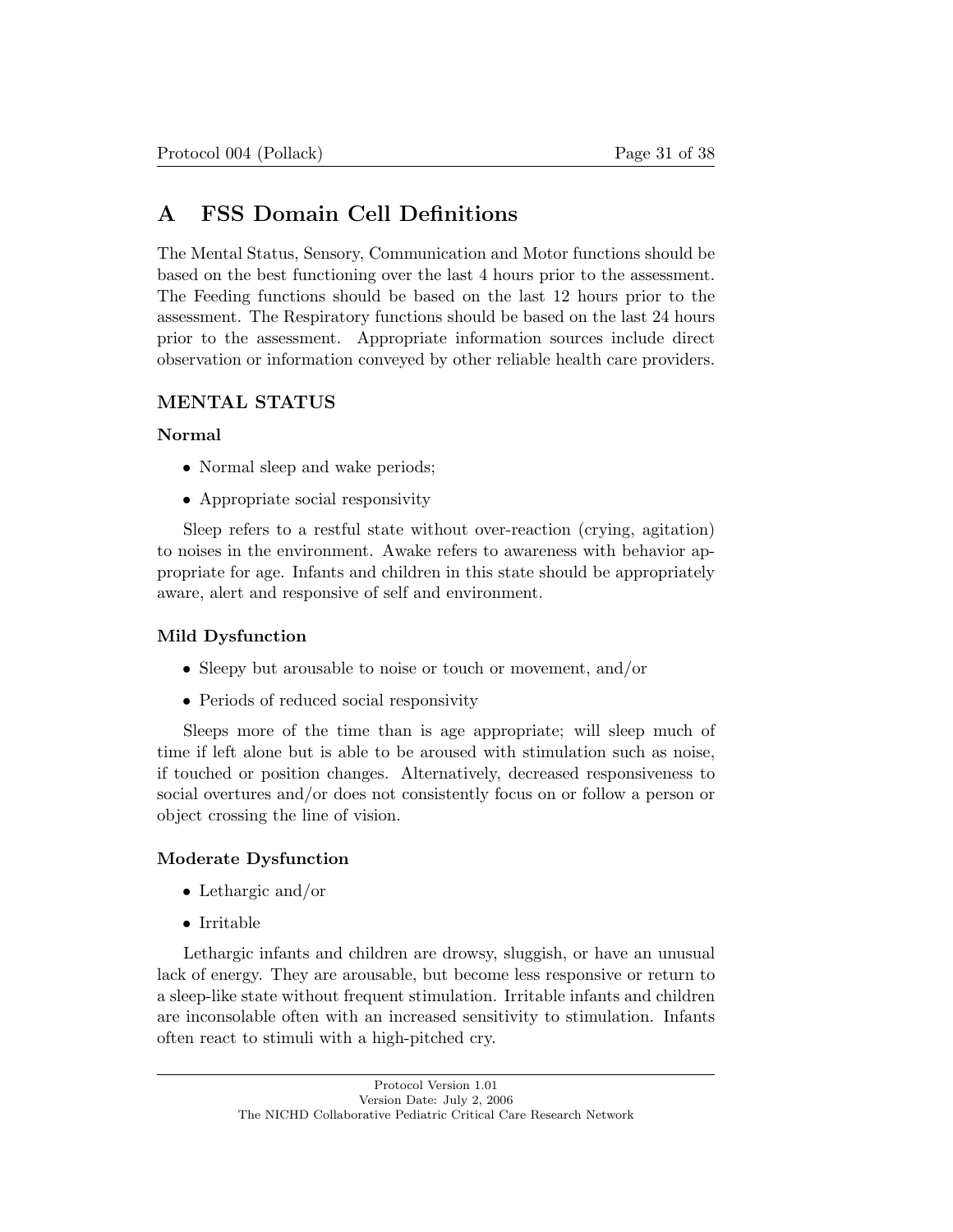#### Severe Dysfunction

• Minimal arousal to stimulus (stupor)

Stuporous infants and children have decreased or impaired consciousness marked by diminution in reactions to environmental stimuli. They may open eyes and focus, but do not maintain any meaningful reaction to physical environment. They make little or no eye contact. They will respond to noxious stimuli with semi-purposeful (i.e. poorly organized) movements or withdrawal.

#### Very Severe Dysfunction

- Unresponsive and/or
- Coma and/or
- Vegetative

These infants and children are unconscious. Coma is a deep or profound state of unconsciousness from which they cannot be aroused. They do not sense or respond to external stimuli or internal needs. Vegetative infants and children have no evidence of awareness of self or environment. They may have intermittent wakefulness manifested by sleep- wake cycles. There is no evidence of sustained, reproducible, purposeful or voluntary behavioral responses to visual, auditory, tactile, or noxious stimuli.

#### SENSORY

#### Normal

- Intact hearing, and
- Intact vision, and
- Responsive to touch or pain

Intact hearing is demonstrated by individuals localizing/ moving eyes and/or head toward sound stimulus in room. Intact vision is evidenced by individuals turning gaze to focus on person or object that crosses his visual field.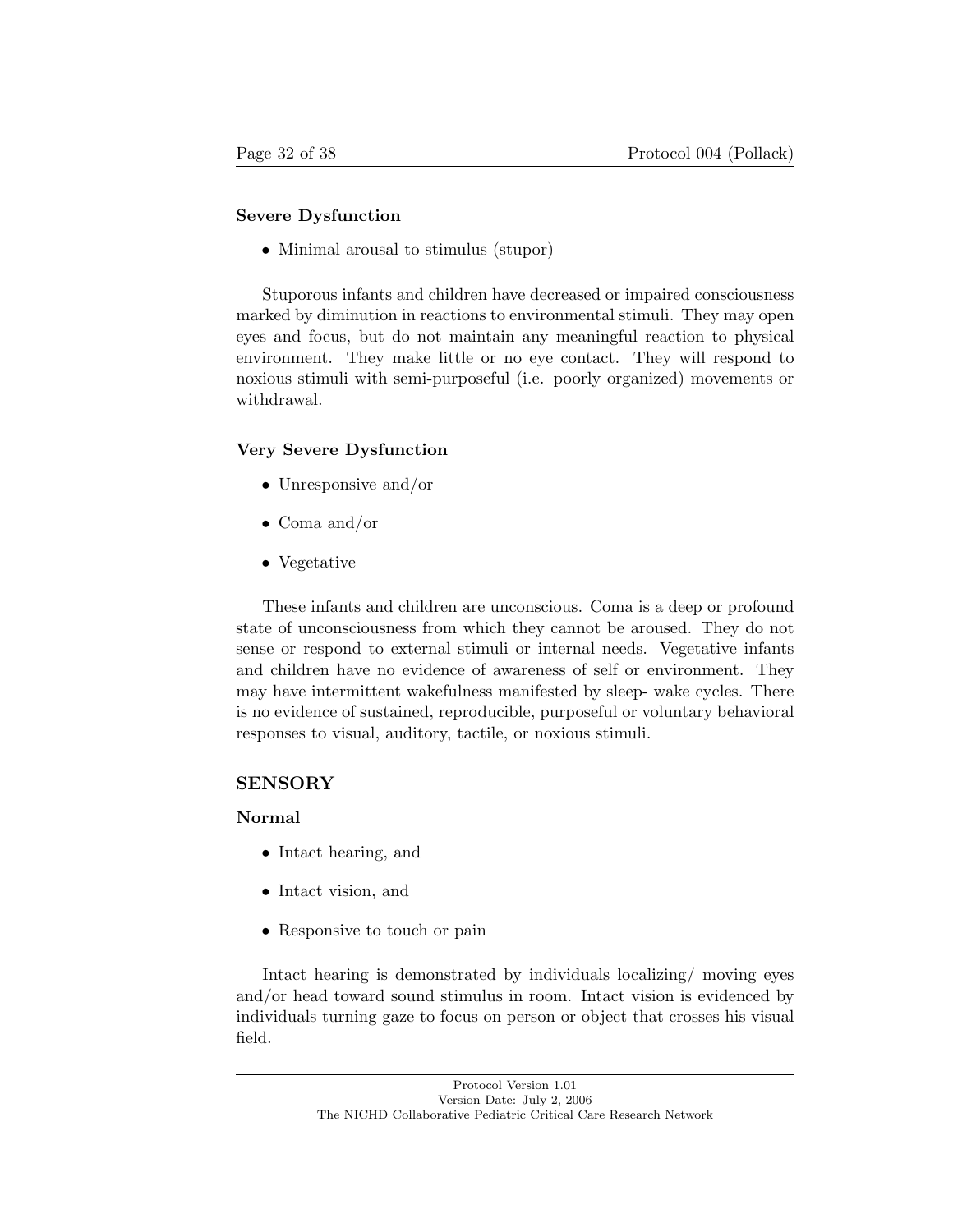### Mild Dysfunction

- Suspected hearing loss, or
- Suspected vision loss

There is suspicion of hearing or vision loss as evidenced by inconsistent focusing or localization of sound. Responsiveness to touch is not impaired.

### Moderate Dysfunction

- Not reactive to auditory stimuli, or
- Not reactive to visual stimuli

There is lack of evidence for hearing or vision as demonstrated by lack of focusing, or localization of sound. Responsiveness to touch is not impaired.

### Severe Dysfunction

- Not reactive to auditory stimuli, and
- Not reactive to visual stimuli

There is lack of evidence of hearing or vision as evidenced by lack of tracking, and localization of sound. Responsiveness to touch is not impaired.

#### Very Severe Dysfunction

• Absence of response to pain

Infant/child has no response (withdrawal or better) to pain.

## COMMUNICATION

#### Normal

- Vocalization appropriate for age, and
- Interactive facial expressions or gestures.

Infants make sounds to make presence known. Children use words to convey needs. Interactive facial expressions and gesture are a process of non-verbal communication, often closely associated with emotions.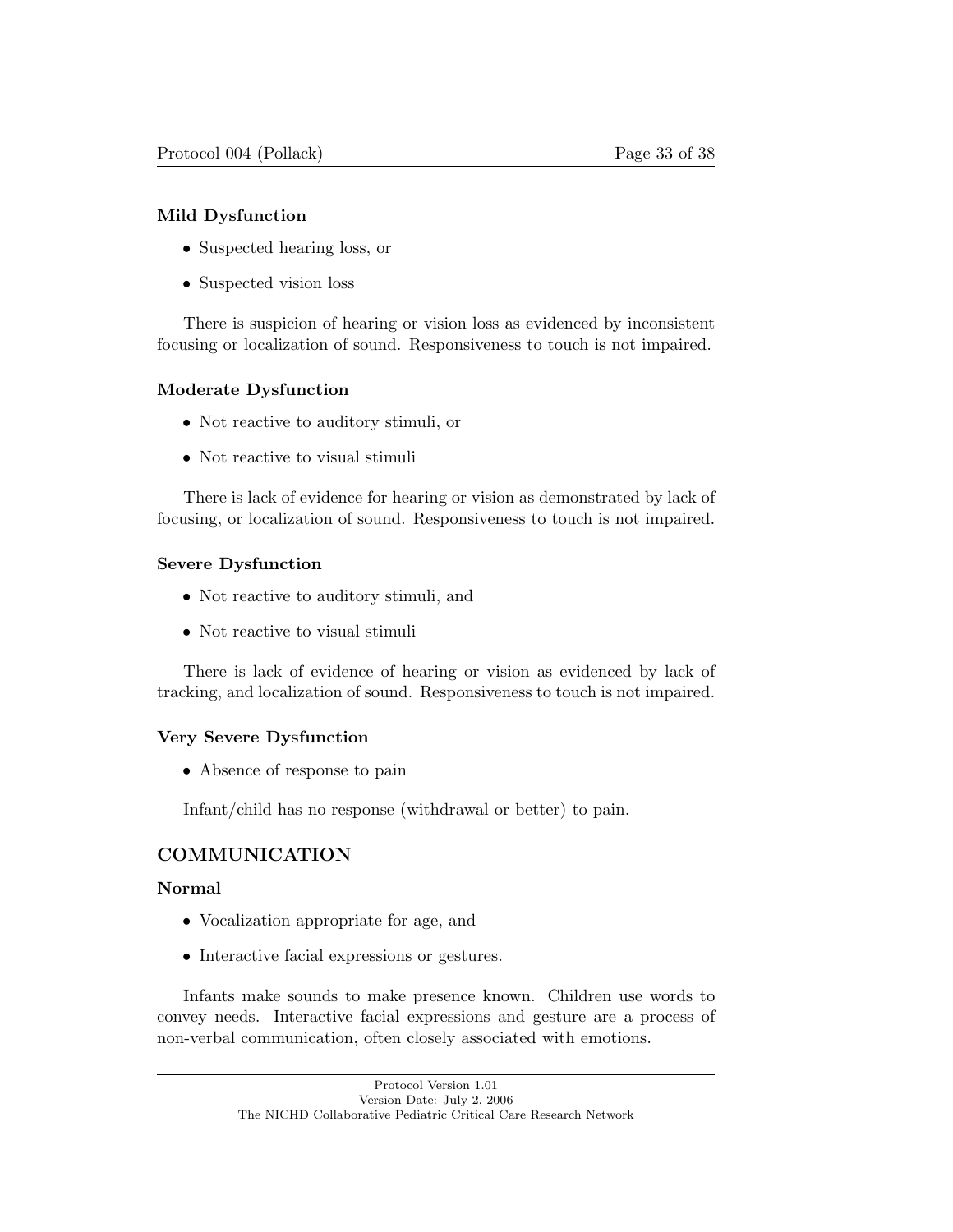#### Mild Dysfunction

- Diminished vocalization
- Diminished social expression facial or verbal

There is a decrease in socialization and social expression.

#### Moderate Dysfunction

• Absence of attention-getting behavior

Infants and children who do not demonstrate behavior that "says" "look at me, here I am". Children may initiate attention-getting behavior, but cannot communicate their needs.

#### Severe Dysfunction

• No demonstration of discomfort

Infants and children do not cry or cry very little with painful procedures or if uncomfortable.

#### Very Severe Dysfunction

• Absence of communication (no cry).

There is no communication using facial expressions, body posture, or voice. There is no communication regarding physiological or psychological needs. No cry even with touch.

#### MOTOR FUNCTIONING

#### Voluntary movements: Normal

- Coordinated body movements, and
- Normal muscle control, and
- Awareness of action

Infants and children have coordinated movements with normal muscle control. They are aware of the action and its purpose (e.g., infant kicks limbs, vocalizes when parent enters.) Infant can hold rattle and transfer it from one hand to another. Toddler carries object, holds onto stuffed animal, sucks thumb. Child writes or plays with toys.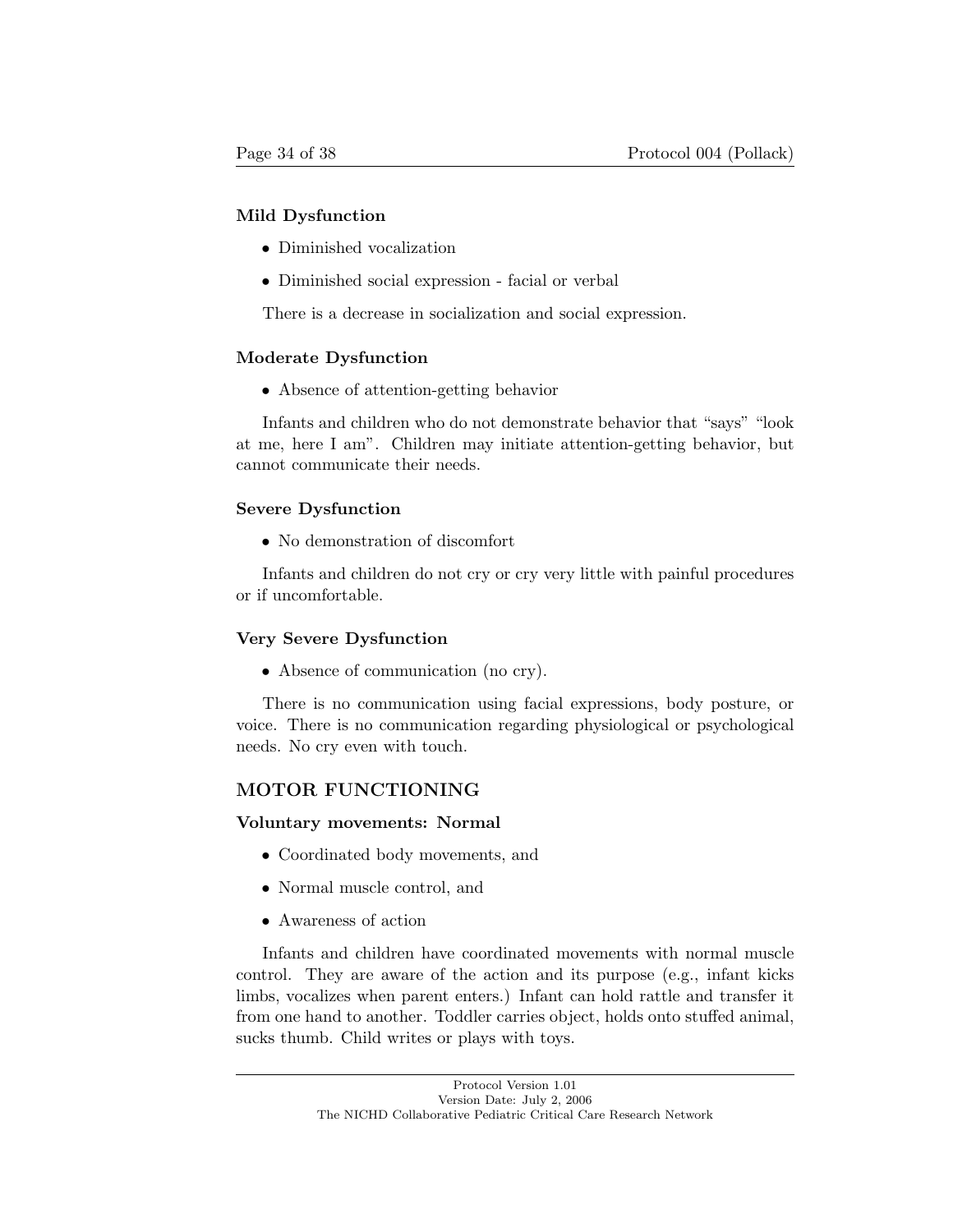#### Mild Dysfunction

• 1 limb functionally impaired

There is a partial or complete loss of functionality of the (1) limb. Impairment may be from medical devices such as soft or hard restraints, arm boards for IVs, bandages, casts, or due to physical and medical issues such as deformities, weakness, stiffness, spasticity, and/or movement disorders. Weakness is demonstrated when infants and children are able to move limb off a surface (against gravity) while holding an object or against resistance. They may be able to perform normal age appropriate activities but with increased effort. Stiffness is demonstrated when one or more limbs have increased resistance to passive motion but are still held in normal position or postures. Stimulation does not result in flexion, extension or arching. Spasticity is abnormally increased muscle tone with involuntary movement. Limb(s) feel tight, rigid and limb reflexes are exaggerated. There is resistance to bending and the neck is hyperextended.

### Moderate Dysfunction

• 2 or more limbs functionally impaired

There is a partial or complete loss of functionality of 2 or more limbs. Impairment may be from medical devices such as soft or hard restraints, arm boards for IVs, bandages, casts, or due to physical and medical issues such as deformities, weakness, stiffness, spasticity, and/or movement disorders. Weakness is demonstrated when infants and children are able to move limb off a surface (against gravity) while holding an object or against resistance. They may be able to perform normal age appropriate activities but with increased effort. Stiffness is demonstrated when one or more limbs have increased resistance to passive motion but are still held in normal position or postures. Stimulation does not result in flexion, extension or arching. Spasticity is abnormally increased muscle tone with involuntary movement. Limb(s) feel tight, rigid and limb reflexes are exaggerated. There is resistance to bending and the neck is hyperextended.

#### Severe Dysfunction

• Poor Head Control

Head control is poor with decreased ability to hold head upright at 90◦. Unable or cannot hold head still when less than 90◦. If trunk is supported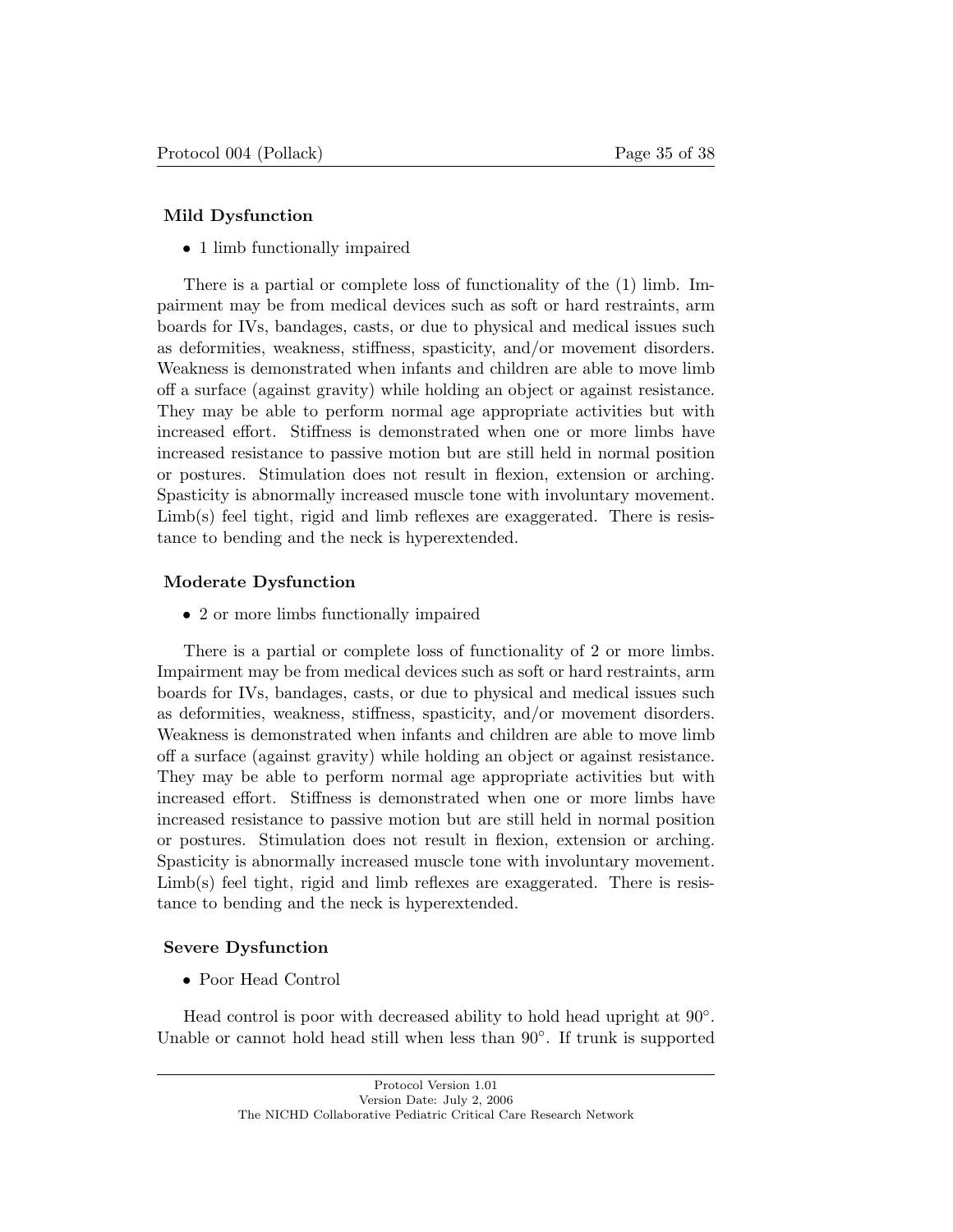head will fall back, to side or front and he/she is unable to bring head to the upright position if sitting or midline if supine or prone.

#### Very Severe Dysfunction

- Paralyzed
- Decerebrate/Decorticate Posturing

Paralysis is the loss of voluntary motor function. There is abnormal muscle tone. Mental Status may be preserved or altered. Decerebrate posture consists of rigid extension of all extremities with internal rotation. There is downward pointing of toes. Decorticate posture consists of rigid flexion of upper extremities with clenched fists and extension of lower extremities.

#### FEEDING

#### Normal

• All food taken PO with age appropriate help.

There is no parenteral or gavage feeding. Feeding methods are age appropriate. Caloric intake is not a classification criterion for this category.

#### Mild Dysfunction

- NPO, or
- Need for age-inappropriate help with oral feeding

There is no parenteral nutrition or tube feeding. (Dextrose solutions of 5% or less are not considered parenteral nutrition). Examples of age– inappropriate feeding include feeding by a caretaker when independent feeding is expected or when a feeding aid such as a bottle is used at an inappropriate age.

#### Moderate Dysfunction

• Tube feedings with or without additional oral intake

Tube feedings include nutrition via a nasogastric, oral-gastric, or small bowel tube. There is no parenteral nutrition. (Dextrose solutions of 5% or less are not considered parenteral nutrition).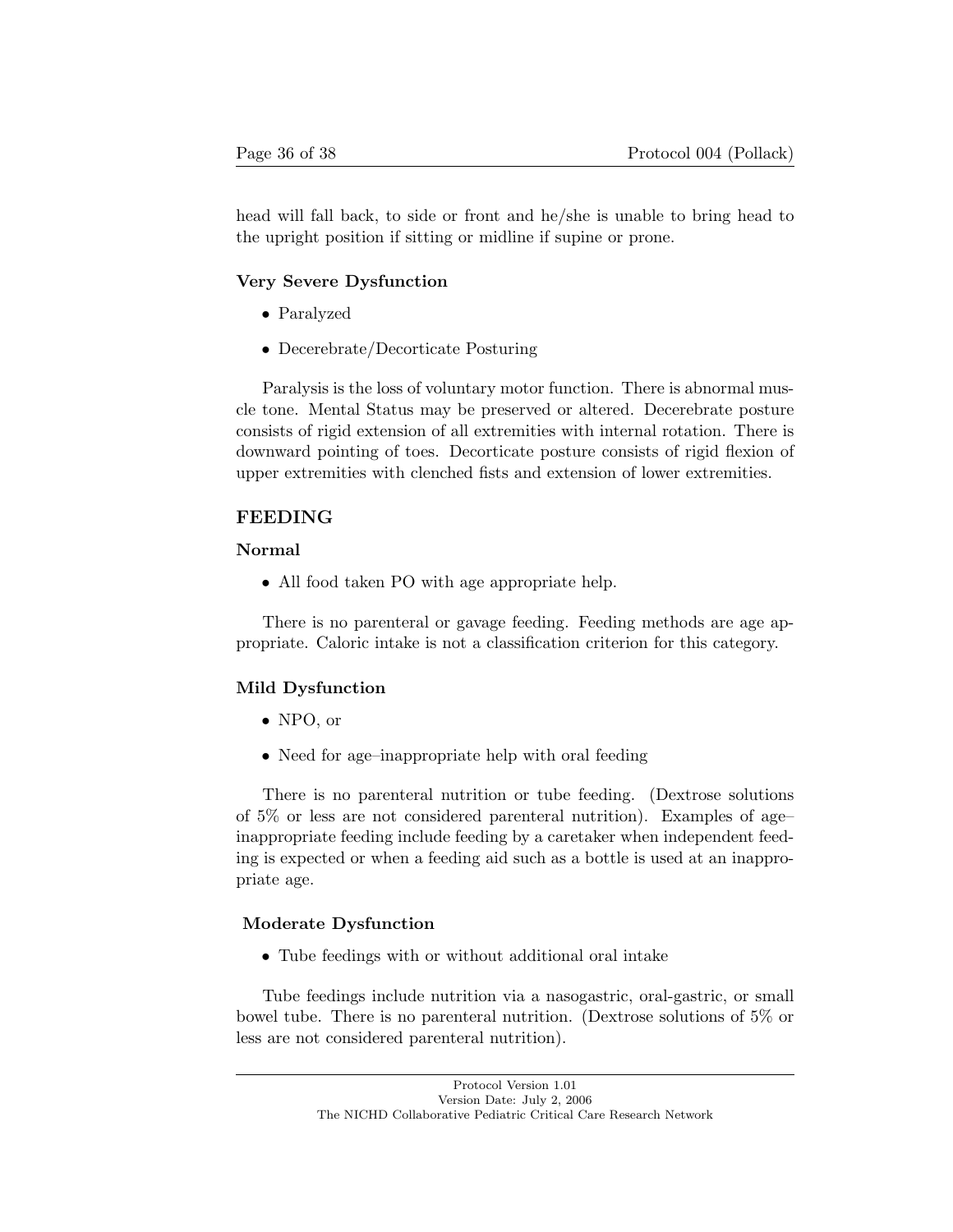#### Severe Dysfunction

• Parenteral nutrition in addition to oral or tube feeding.

Parenteral nutrition includes intravenous nutrition via a peripheral or central vein with a dextrose concentration greater than 5%. It usually includes fat and protein.

#### Very Severe Dysfunction

• All nutrition is parenteral

Parenteral nutrition includes intravenous nutrition via a peripheral or central vein with a dextrose concentration greater than 5%. It usually includes fat and protein. Child is unable to tolerate *any* enteral feeds, whether by mouth or tube feedings.

## RESPIRATORY STATUS

#### Normal

• Room air and no artificial support or aids

The infant or child is breathing in room air without the need for artificial help including suctioning, oxygen, or mechanical support.

#### Mild Dysfunction

- Oxygen, and/or
- Suctioning

Oxygen given via any apparatus including blow-by, cannula, face mask, etc. Suctioning includes any oral or tracheal suctioning.

#### Moderate Dysfunction

• Tracheostomy